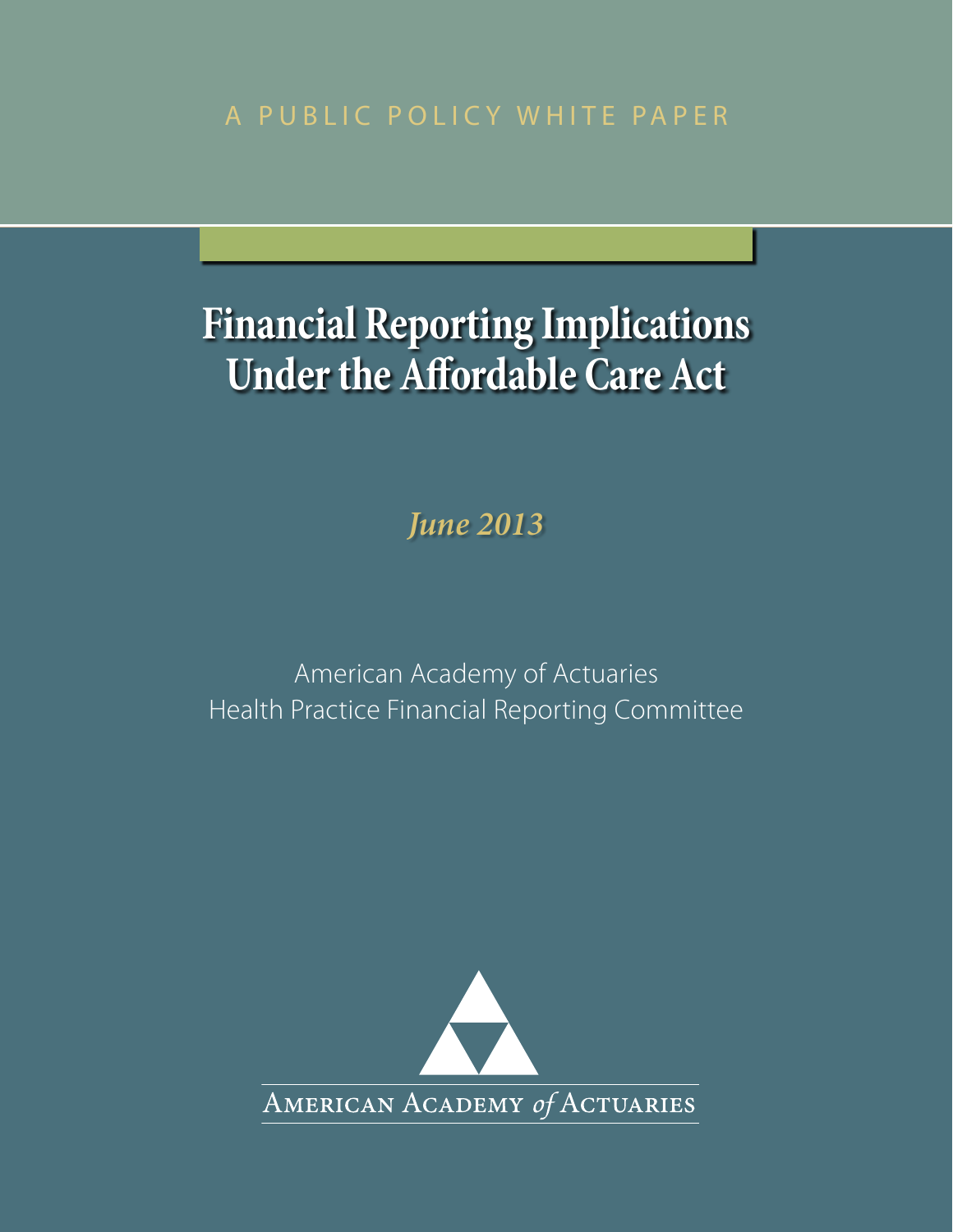## **Financial Reporting Implications Under the Affordable Care Act**

*June 2013*

Developed by the

Health Practice Financial Reporting Committee of the American Academy of Actuaries



The American Academy of Actuaries is a 17,000-member professional association whose mission is to serve the public and the U.S. actuarial profession. The Academy assists public policymakers on all levels by providing leadership, objective expertise, and actuarial advice on risk and financial security issues. The Academy also sets qualification, practice, and professionalism standards for actuaries in the United States.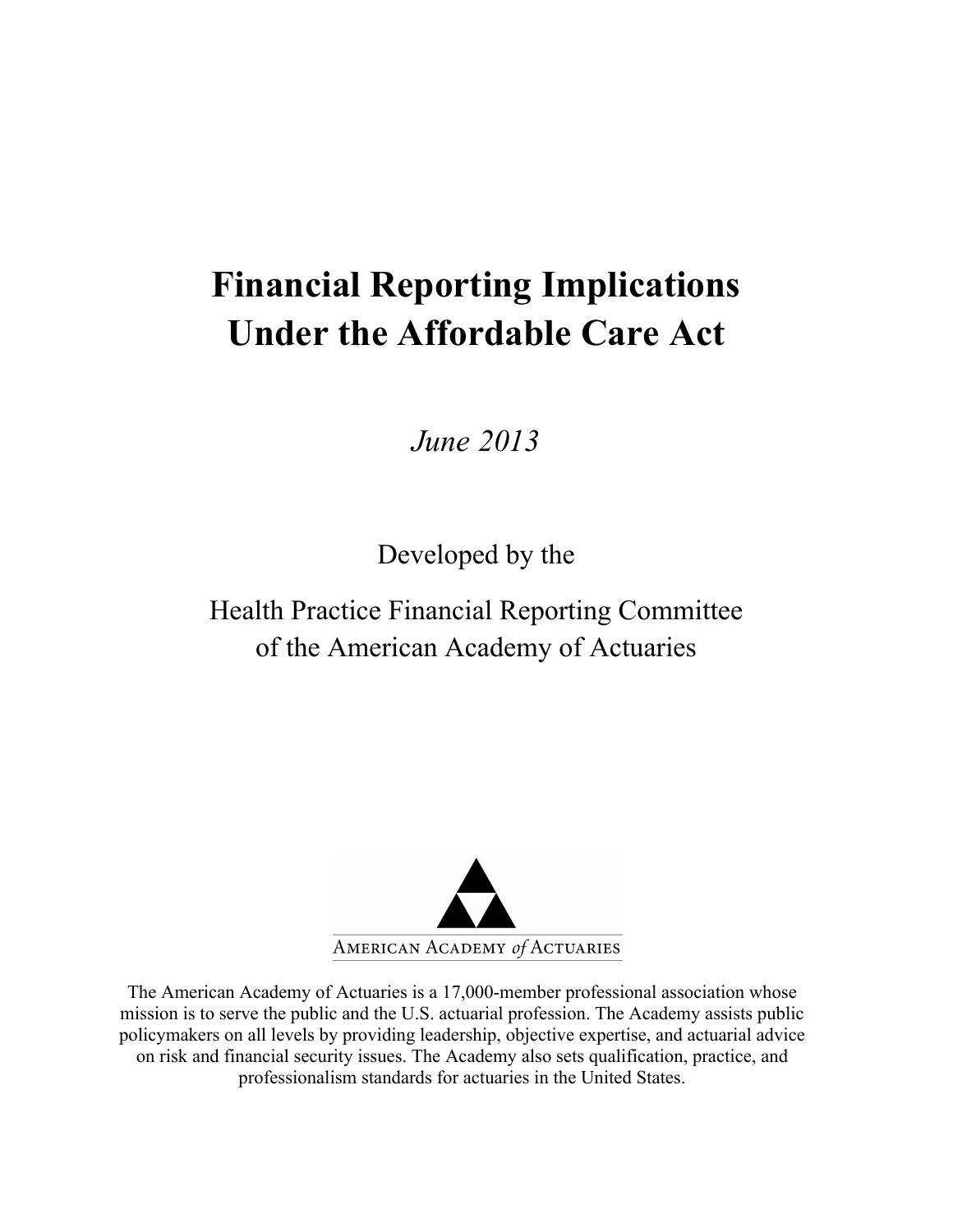## **2013 Health Practice Financial Reporting Committee**

Laurel A. Kastrup, MAAA, FSA, Chairperson

Darrell D. Knapp, MAAA, FSA

Rowen B. Bell, MAAA, FSA Jinn-Feng Lin, MAAA, FSA, FCA Tim P. Deno, MAAA, FSA Donna C. Novak, MAAA, ASA, FCA Don Henson, MAAA, FSA James T. O'Connor, MAAA, FSA Earl L. Hoffman, MAAA, FSA | Russell D. Willard, MAAA, FSA Paula R. Holt, MAAA, FSA D. Joeff Williams, MAAA, FSA



1850 M Street N.W., Suite 300 Washington, D.C. 20036-5805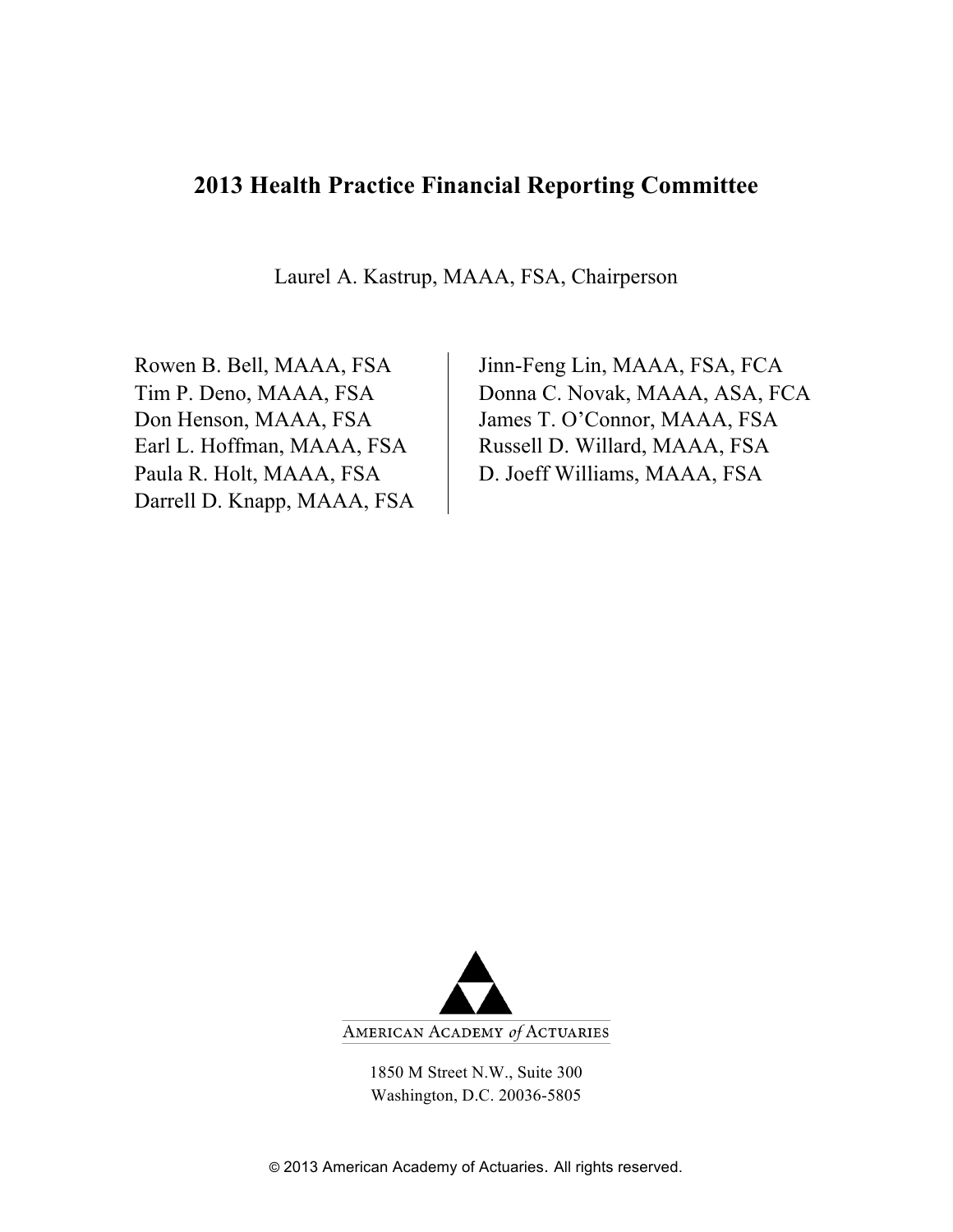## **Financial Reporting Implications Under the Affordable Care Act**

### **Executive Summary**

As 2014 approaches, the market reforms introduced by the Affordable Care Act (ACA) may create uncertainty for health insurance issuers above and beyond the changes that have occurred in the first three years after enactment. Much of this uncertainty surrounds the risk that customer behavior in the reformed market may deviate from the projections made by each issuer in its pricing and strategic decisions.

Another element has received comparatively less attention—the extent that an issuer's future financial statements may be subject to additional volatility due to the ACA because of an increased need for actuarial estimates in financial reporting. The purpose of this white paper is to address that topic, as well as new ways in which the ACA may affect financial statement comparability both among issuers and over time.<sup>1</sup>

This white paper provides considerations related to final, as well as proposed, ACA-related regulations issued through March  $2013<sup>2</sup>$ . Any modifications made after that date to these regulations could impact some of the observations and conclusions made in this document. Further, this paper reflects the Health Practice Financial Reporting Committee's understanding of Generally Accepted Accounting Principles (GAAP) and statutory accounting guidance adopted through March 2013. Any new accounting guidance adopted also could affect observations and conclusions in this paper.

This white paper is divided into four sections, each of which discusses a category of ACA provisions that may affect health insurance issuers' financial reporting.

Section I is devoted to the impact of the ACA's premium stabilization programs, which are referred to as the 3Rs—risk adjustment, temporary reinsurance, and temporary risk corridors. These programs primarily affect the commercial individual and small-group markets starting in 2014. Since each of these programs includes a retrospective settlement process, the issuer's annual financial statements will need to include estimates of amounts payable or receivable. In some cases, the magnitude of these estimates may be large relative to the issuer's expected net income for the affected lines of business.

Section II focuses on the impact of new taxes and fees established by the ACA, with an emphasis on the Health Insurance Providers Fee (HIP fee) and the per-capita reinsurance contributions used to procure funding for the transitional reinsurance program. The introduction of these new fees, coupled with issuers' decisions on how to reflect them in pricing may alter certain financial statement metrics (e.g., medical benefit ratios (MBR)) materially. Other complicating factors

<sup>&</sup>lt;sup>1</sup> This paper does not address implications for employee benefit financial reporting.

<sup>&</sup>lt;sup>2</sup> In particular, this white paper was developed based on the HHS final rule, Standards Related to Reinsurance, Risk Adjustment and Risk Corridors (March 2012), as amended by the HHS final Notice of Benefit and Payment Parameters for 2014 (March 2013); the HHS final rule, Health Insurance Market Rules (February 2013); the HHS interim final rule, Amendments to the HHS Notice of Benefit and Payment Parameters for 2014 (March 2013); and the Treasury notice of proposed rulemaking, Health Insurance Providers Fee (March 2013).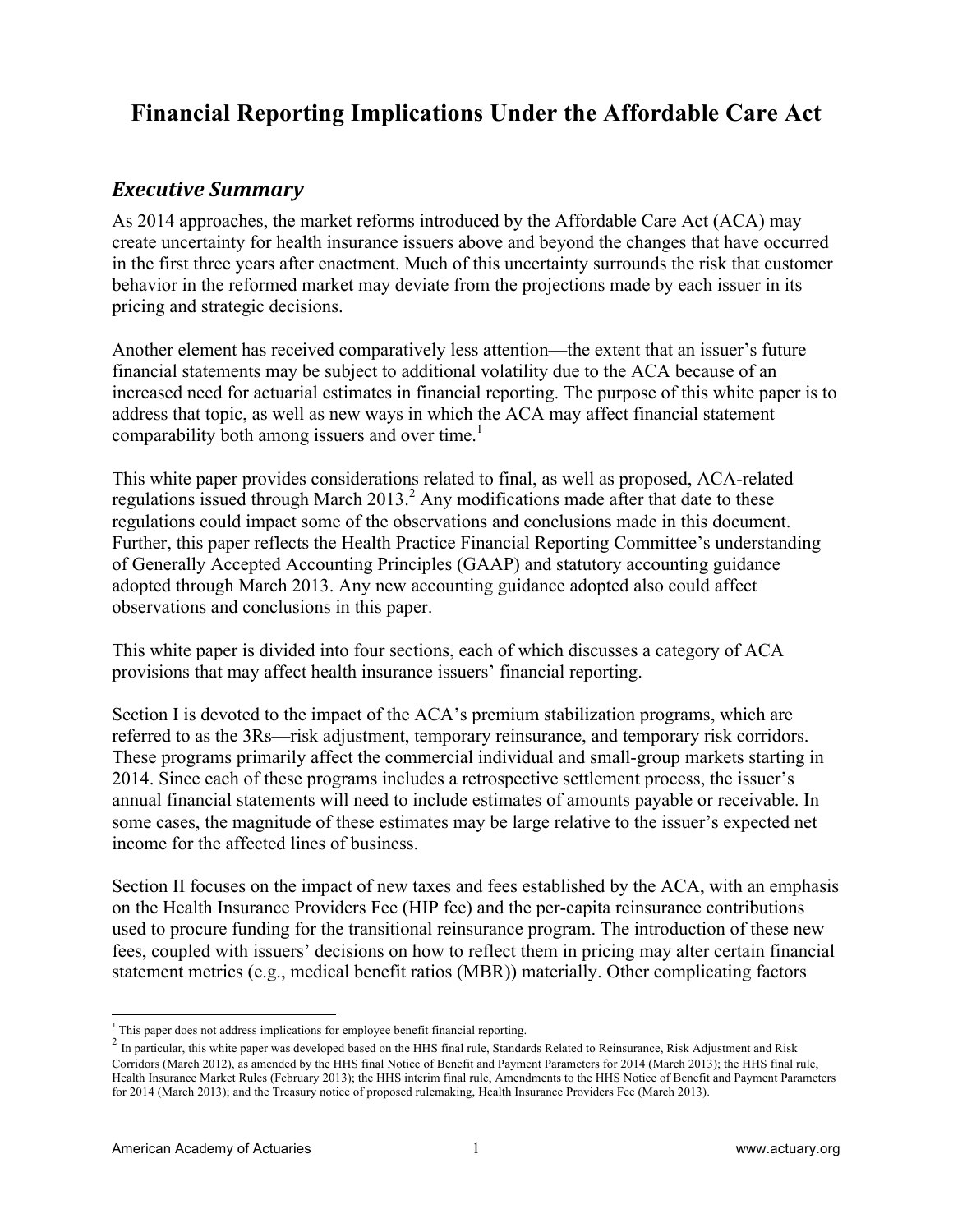surrounding the HIP fee include its treatment as a non-deductible expense for income tax purposes and an issuer's challenge in estimating its own expense liability prior to receiving the annual assessment. Both this fee and the reinsurance contribution can lead to a revenue/expense mismatch in light of the interplay between accounting treatments and pricing actions.

Section III briefly examines issues relating to new ACA programs for which the government makes advance payments to issuers that may require subsequent adjustment: premium subsidies and cost-sharing reductions. These programs may result in significant new assets or liabilities for Dec. 31, 2014, which limits year-over-year comparability of financial statements.

Lastly, Section IV examines ways in which the 2014 market reforms may affect the existing categories of actuarial estimates found on an issuer's balance sheet, including unpaid claim liabilities, contract reserves, due and unpaid premium assets, and premium deficiency reserves.

The combination of these provisions has a number of potentially significant effects on the financial statements of health insurance issuers. These effects include:

- *Increased level of uncertainty in financial statements.* Increased uncertainty will be driven by the need to estimate the impact of risk-adjustment provisions, benefits from the transitional reinsurance program, and the seasonal pattern of incurred claims in light of significant plan design changes. The risk-corridor receivable or payable also may provide unique estimation challenges. In addition, longer lead time in the rating and rate review process may result in increased consideration of premium deficiency reserves.
- *Issues with year-to-year comparability of the balance sheet.* A number of large new assets or liabilities will create difficulties in doing year-to-year comparisons of balance sheets. Some of these assets and liabilities include transitional reinsurance program receivables, risk-adjustment receivables or payables and transitional reinsurance program assessment payables.
- *Issues with year-to-year comparability of the income statement.* The accounting treatment for certain provisions may result in year-to-year mismatches between revenue and expense, which will lead to year-to-year comparability issues in the income statements. These provisions include the HIP fee and the transitional reinsurance program contributions. In addition, the treatment of existing contract reserves for individual medical business may result in significant volatility in the income statement depending on how they are released.
- *Issues with issuer-to-issuer comparability.* The increased level of estimates (discussed above) and a few provisions for which the issuer has flexibility with regard to accounting policy or timing of payment may lead to issues regarding company-to-company comparability. The significant areas for flexibility in accounting policy or timing of payment include: treatment of reinsurance receivable on unpaid claims; whether riskadjustment receivable/payable is estimable; timing of adding fees and transitional reinsurance assessments into premiums; and timing of payment of transitional reinsurance assessments. In addition, the impact of the HIP fee on customer premiums will vary significantly depending on the tax status of the issuer.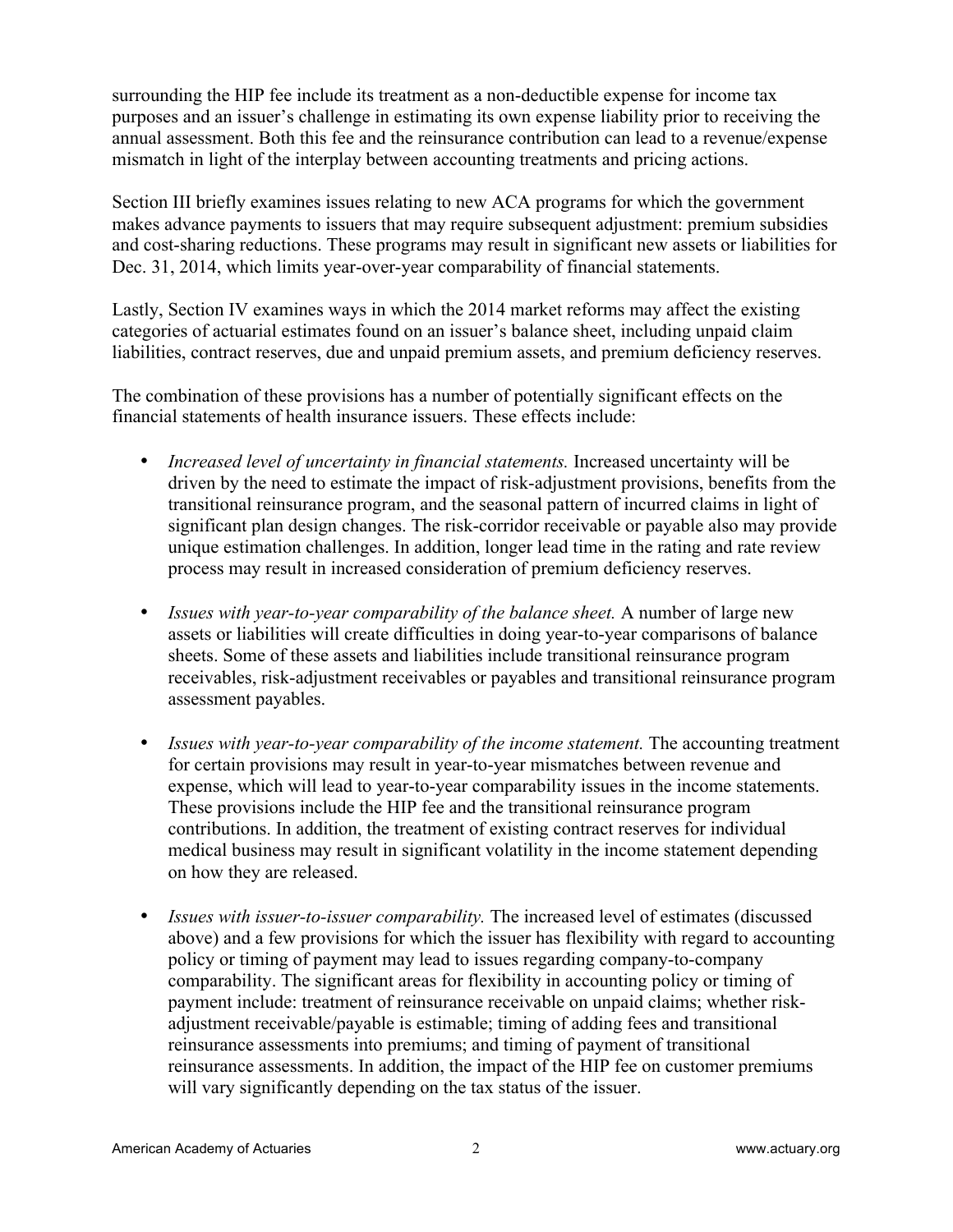The cumulative effect of all of these items is that users of health insurance issuer financial statements will have to be diligent in the next few years to ensure that conclusions drawn reflect the underlying performance of the business and not just intermediate changes in treatment as a result of ACA implementation.

## *Section)I)– Premium Stabilization)Programs*

One of the most significant new drivers of accounting uncertainty attributable to the ACA is its premium stabilization programs, which are referred to as the 3Rs—risk adjustment, reinsurance benefits, and risk corridors. These programs primarily affect the commercial individual and small-group markets starting in  $2014.$ <sup>3</sup> As such, the impact on a specific company will be somewhat dependent on its concentration in those markets.

Each of the premium stabilization programs is designed to provide protection to the health insurance issuer by mitigating adverse financial outcomes; however, these programs could have a negative effect as well. Moreover, each program includes a retrospective settlement process. As such, the issuer's annual financial statements will need to include estimates of amounts payable or receivable under these programs. As discussed below, these estimates may be uncertain in magnitude and direction, and may be large in relation to the forecasted annual net income for the affected lines of business.

#### *A. Risk Adjustment*

The risk-adjustment program is designed to allow a health insurance issuer to price and offer individual and small-group products without consideration of the underlying relative health status of the individuals purchasing these products. This concept is particularly important for the post-reform individual market since issuers can no longer employ traditional risk-management techniques, such as medical underwriting. Instead issuers must offer coverage at market rates to any applicant without regard to that applicant's health status. A high-level description of the new risk-adjustment mechanism is that the relative health status risk of each issuer's pool of insured enrollees in a given market space will be measured, and those issuers whose pools of insured enrollees have lower-than-average risk scores will transfer funds to those issuers whose pools have greater-than-average risk scores.

Risk adjustment is a closed system at the following levels: state, market (i.e., individual versus small group unless the state has formally merged the two), and risk pool (e.g., metal plans versus catastrophic plans). That is, within each state/market/risk pool combination, the total inflows to the system by definition will be equal to the total outflows from the system. For ease of understanding, hereafter we will refer to a state/market/risk pool combination as being a "riskadjustment cell." As such, a given issuer's risk-adjustment payable or receivable for a given riskadjustment cell will be dependent not just on the risk scores of their insured enrollees, but also on the risk scores of all other issuers with enrollees in that risk-adjustment cell. The regulations call for carriers to be notified of risk-adjustment settlements by June 30 of the year following the applicable benefit year (e.g., June 30, 2015, for the 2014 coverage year).

<sup>&</sup>lt;sup>3</sup> Somewhat similar premium stabilization programs have existed for the Medicare Advantage and Medicare Part D lines of business since 2006.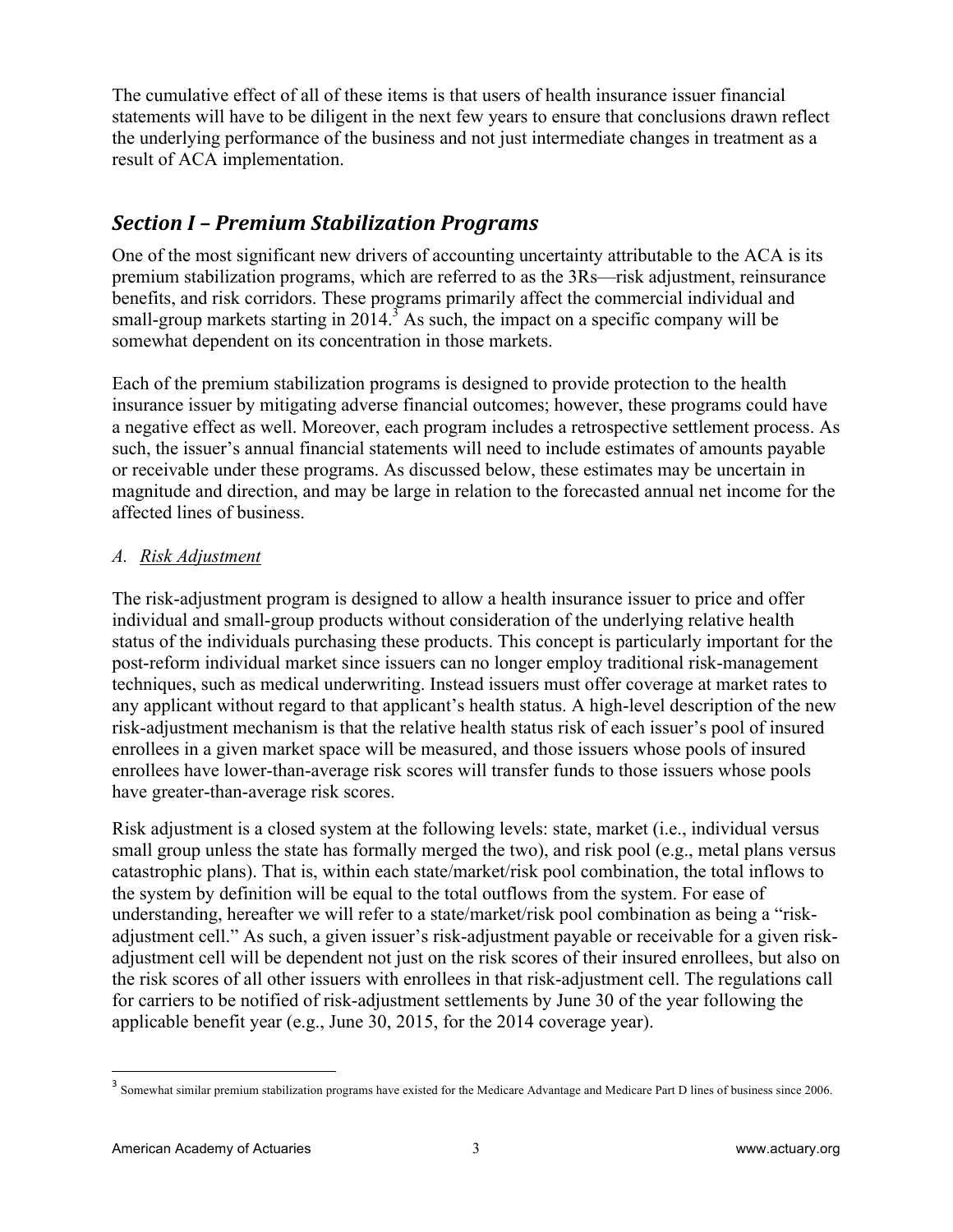States have the right to operate their own risk-adjustment program, but if they choose not to, the federal government will manage the risk-adjustment program for those states. As of Feb. 25, 2013, the only state known to be operating its own risk-adjustment program in 2014 was Massachusetts. For the federal program, the regulations indicate risk adjustment will be performed with concurrent data applied retrospectively, using demographic and diagnosis information in a benefit year to predict total plan liability for that benefit year. The regulations also indicate that a distributed-data environment will be employed, in which each issuer maintains its own data in a standardized format and allows the organization managing the riskadjustment program to install software performing risk-score calculations for the issuer's data.

The magnitude and direction of the risk-adjustment settlement is dependent on the relative measured risk of the issuer's enrollees compared to all enrollees in the market (and implicitly dependent on the completeness and accuracy of the captured diagnosis data). The magnitude measured as a percentage of premium would be expected to be less for an issuer that had significant market share than for issuers with limited market share. But for either issuer, the settlement could be material in relationship to the expected profit margin for the line of business.

As a simplified example,<sup>4</sup> consider a risk-adjustment cell with only two issuers—Issuer A with 90 percent market share and Issuer B with 10 percent market share. Further, the two issuers charge identical premiums for the same cohort of enrollees, and Issuer A has an aggregate raw risk score of 1.0 while Issuer B has an aggregate raw risk score of 1.25.<sup>5</sup> In this example, Issuer A would be transferring 2.4 percent of its premium revenue to Issuer B as follows:

> Aggregate risk score for cell =  $0.9 * 1.0 + 0.1 * 1.25 = 1.025$ Normalized relative risk score for Issuer A =  $1.0 / 1.025 = 0.976$ Transfer from Issuer A, as a percent of premium  $= 1.0 - 0.976 = 2.4$  percent

This transfer would represent almost 22 percent of Issuer B's collected premium as follows:

Normalized relative risk score for Issuer B =  $1.25 / 1.025 = 1.219$ Transfer to Issuer B, as a percent of premium  $= 1.219 - 1.0 = 21.9$  percent

Failure of either issuer to appropriately reflect risk adjustment in their financial statements could significantly change a user's view of financial performance.

Many have drawn parallels between the proposed ACA individual and small-group riskadjustment mechanism and the risk-adjustment mechanism that has been in place for Medicare Advantage for a number of years. However, there are a number of significant differences between the two programs, including:

• Medicare Advantage risk adjustment is based on a retrospective model, in which demographic and diagnosis information from the prior calendar year is used to develop risk scores for the current calendar year. The retrospective model allows for most of the

<sup>&</sup>lt;sup>4</sup> In actuality, factors such as metal level (platinum vs. gold vs. silver vs. bronze) and demographics (infant vs. child vs. adult) will impact the calculation of risk-adjustment transfers within a particular risk-adjus

A difference of this magnitude in aggregate risk scores between carriers may be unlikely, but it is possible. For example, Issuer B could be a small Health Maintenance Organization (HMO) owned by a teaching hospital, while Issuer A could be a large company with a broad network and that historically performed significant underwriting.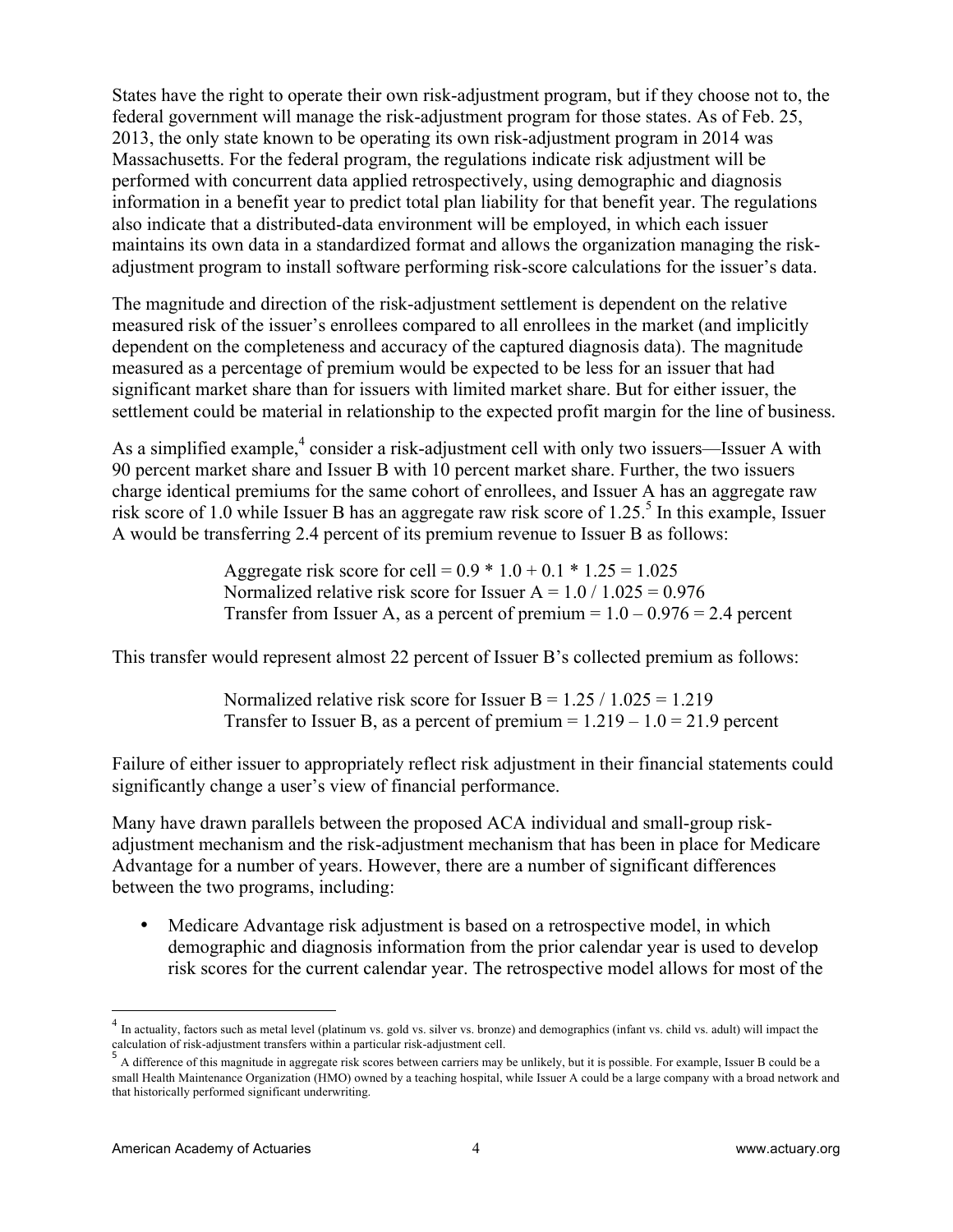input for the risk-adjustment mechanism to be known prior to the close of the calendar year, a characteristic not shared by a concurrent risk-adjustment model. Even so, there have been instances in which material modifications to the Medicare Advantage riskadjustment payments have occurred in the year following the close of the benefit year, resulting in financial statement entries in a given calendar year that pertain to previous benefit years. The retrospective model also allows for interim risk-adjustment payments within the benefit year, while a concurrent model likely will have no payment transfers occur until final settlement.

- Medicare Advantage risk adjustment is performed as a single national program, instead of multiple programs based on state/market/risk pool combinations. Consequently, the complexity involved in estimating Medicare Advantage risk-adjustment amounts is somewhat less than it would be if the program operated on a more granular level.
- With many Medicare Advantage plans, the issuer expects to have a relatively high level of stability in membership from year to year; the primary reasons for membership changes are initial attainment of age 65 and death. In the commercial individual and small-group markets, by contrast, there is a greater likelihood of membership migration between markets (including the large-group and Medicaid markets) and/or between states. Instability in membership limits the ability to estimate risk-adjustment amounts accurately.
- For the Medicare Advantage program, the vast majority of enrollees are administered by the federal government. Their risk scores can be calculated precisely and payments based on prior diagnosis information, subsequently adjusted on a predetermined schedule using updated diagnosis information. As such, an issuer can assume that any payment adjustments subsequent to the benefit year will be based on the difference between final diagnosis information and what the issuer was paid based on the preliminary risk score calculation. This has allowed issuers to develop relatively accurate estimates of the ultimate risk-adjustment settlement.

Similarly, there are some parallels between the proposed ACA risk-adjustment mechanism and the risk-adjustment programs that some states adopted for Medicaid previously. Medicaid riskadjustment programs typically are designed to be budget neutral to the state, and each issuer's risk score needs to be normalized relative to those of other issuers. However, typically the Medicaid risk scores are calculated using concurrent data applied, not retrospectively to adjust the current year's capitation rates, but prospectively to adjust the following year's capitation rates.

The ACA risk-adjustment mechanism has several elements that may lead to increased uncertainty in an issuer's reported financial statements, particularly with respect to 2014 financial reporting. These include:

• *Uncertainty as to the issuer's risk score*. With the risk-adjustment mechanism being based on concurrent analysis, as of year-end, the issuer does not possess all of the data that ultimately will be relevant to calculating its own risk score. Encounter reporting as of year-end will be substantially incomplete, as much will be unknown in terms of October, November, and December encounters. As such, the issuer's estimate at year-end of its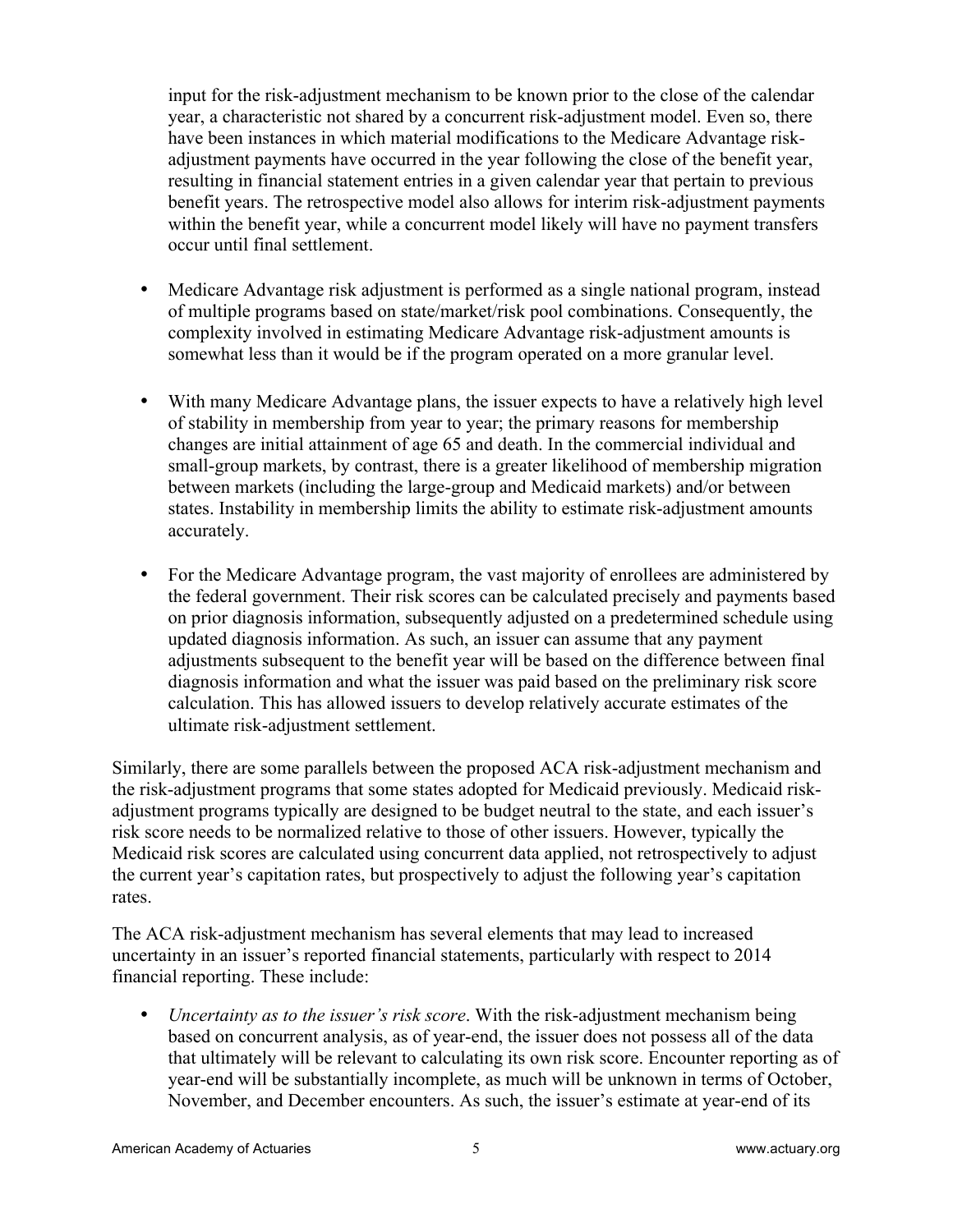aggregate risk score systematically will be understated if it were to rely solely on the encounter data in its possession as of year-end.<sup>6</sup>

To rectify this, the issuer might seek to estimate, as of year-end, the extent to which its enrollees' incurred but not paid (IBNP) claims in time will translate to increases in the enrollees' risk scores. This is a substantially more complicated exercise than simply estimating the issuer's unpaid claim liabilities. To estimate aggregate unpaid claim liabilities, one only needs to work with total claim dollars for a given population, which may span multiple risk-adjustment cells. To estimate the impact of IBNP claims on the aggregate risk score, however, one would need to project specific distributions by diagnosis and severity of conditions at the risk-adjustment cell level. In short, new methodologies would need to be developed for this task. In any situation in which new methodologies are employed, substantial uncertainty exists around the validity of the arising estimates, until the models can be tested and calibrated.

Alternatively, the issuer might conclude that it cannot reliably estimate the risk score improvement attributable to IBNP claims, and instead base its year-end risk-adjustment estimate solely on the risk scores derived from claims already paid. In that case, the issuer systematically would expect to see favorable development in its risk-adjustment estimate in the successive calendar year, as the estimate is trued up to reflect the improvement in risk scores arising from claims paid after year-end. This would lead to positive net income in 2015 financial statements, but the direction and magnitude of the effect on net income for later years is less certain.

• *Uncertainty as to other issuers' risk scores*. This is perhaps the largest uncertainty. Even if an issuer had perfect knowledge of its own aggregate risk score for a particular riskadjustment cell, the ultimate payment it makes or receives for that cell is dependent not on its absolute aggregate risk score, but on the relative relationship between its aggregate risk score and those of all issuers participating in that risk-adjustment cell. As such, in estimating its year-end risk-adjustment liability or asset, the issuer will need to take a position as to what it thinks the aggregate risk score is across the entire risk-adjustment cell. In some states, issuers may be asked by state regulators to provide data prior to the close of the benefit year that can be analyzed for the purpose of understanding each issuer's relationship to the aggregate risk of the market, or they may voluntarily contract with a third party to provide data for the same purpose. However, even with such an information sharing effort, changes by one issuer in information reported or how information is classified can impact significantly the risk-adjustment estimates for all issuers. Alternatively, some issuers are considering using population data by condition incidence to supplement their understanding of their relative risk profiles.

This uncertainty will be greater in 2014 than in subsequent periods because after 2014, carriers will have an understanding of what the aggregate risk score is for each riskadjustment cell based on the prior year's reported data. Since enrollees will become eligible for risk adjustment at different times throughout 2014 based on their policy

<sup>6</sup> Note that, as a matter of definition, additional encounter data can only increase an enrollee's risk score, never decrease it.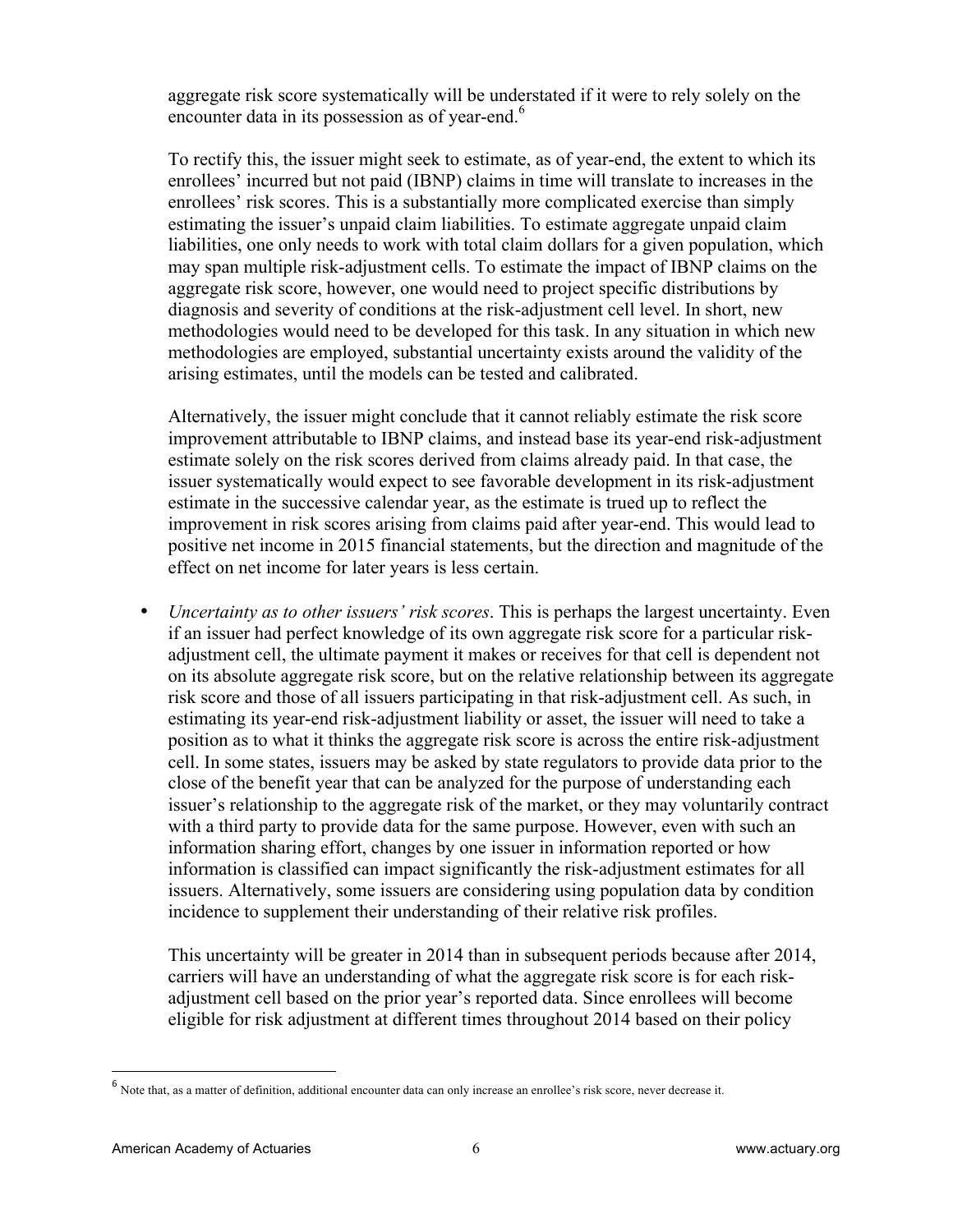renewal dates, the estimation process for 2015 also may be complex, albeit not as complex as 2014.

- *Uncertainty as to member exposure*. There has always been some uncertainty at year-end around the issuer's membership, due to premium grace period provisions that customers may exercise after year-end that keeps their coverage inforce. However, the ACA could increase the uncertainty around estimating the issuer's member exposure, since it requires that issuers extend the grace period from 30 days (per typical historical practice) to 90 days for any member receiving a premium subsidy via the exchanges. As such, it becomes less clear at year-end which of the issuer's members have remained through the entire year. In turn, this can affect estimates relating to risk adjustment.
- *Granularity of the calculation*. The commercial risk-adjustment mechanism, as contrasted with the existing Medicare Advantage risk-adjustment mechanism, is not a single national calculation but rather a series of separate calculations for each riskadjustment cell. Even an issuer operating in only one state likely will have at least three risk-adjustment cells to evaluate, namely individual catastrophic, other individual, and small group (as well as multiple metal-level models included within a cell's calculation). A larger holding company with multi-state operations and/or multiple legal entities will have significantly more cells to track. This level of granularity will complicate the modeling required to perform effective estimates of commercial risk-adjustment balances.
- *Implications of data reviews*. Although the data supporting the risk scores is maintained by each issuer, the regulations call for a data validation review that could lead to payment adjustments. The current regulations are proposing that no payment adjustments be made in 2014 or 2015. However, given the closed-pool nature of the risk-adjustment mechanism, it is unlikely issuers would agree to allow risk transfers based on data that was demonstrated subsequently to be erroneous to occur without adjustment. As such, there will be some level of increased uncertainty around potential adjustments in 2014 and 2015, and significant uncertainty in subsequent periods as a result of data validation reviews.

The regulations specify no interaction between the risk-adjustment mechanism and the reinsurance mechanism (discussed in Section I.B below). The risk-adjustment mechanism will be settled prior to the risk corridors and the calculation of any minimum loss ratio liability. As such, these other programs will not contribute to the uncertainty related to the risk-adjustment program.

#### *B. Reinsurance Benefits*

Starting in 2014, issuers offering products in the individual market can no longer deny coverage based on preexisting conditions. As a result, in 2014 the individual risk pool is expected to include a greater proportion of people with chronic conditions, resulting in increased incidence of large claims. The transitional reinsurance mechanism is designed to protect issuers in the individual market from this expected increase in large claims. The reinsurance protection is funded by assessments from the commercial health insurance market and from sponsors of selffunded health benefit plans (discussed further in Section II.B below). This funding is scheduled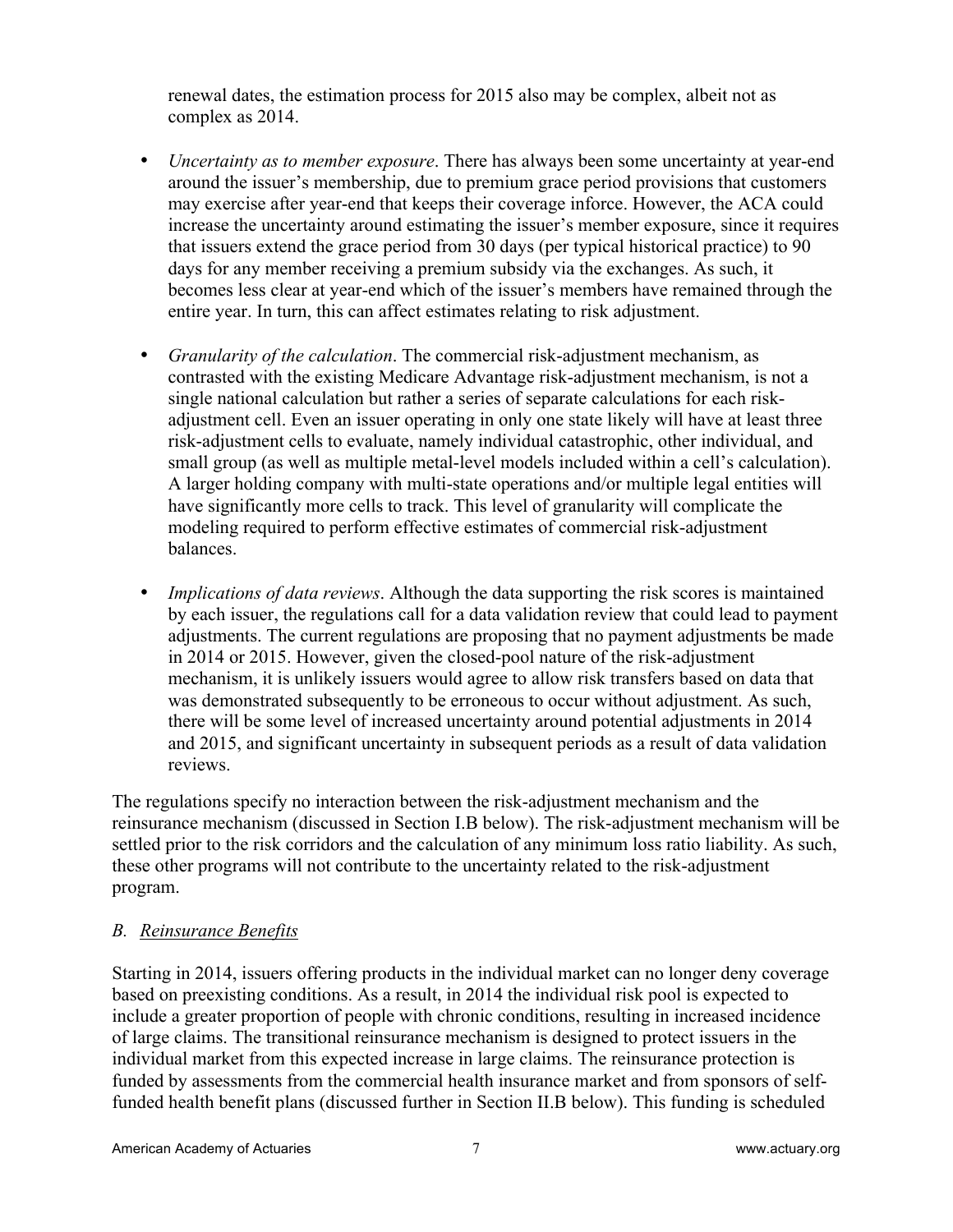to decrease systematically from 2014 through 2016 and be eliminated in 2017. Reinsurance benefits could be paid out of the funding through 2018 to the extent the funds collected through 2016 are not exhausted by 2016.

The reinsurance benefits are scheduled to be settled by June 30 of the year following the applicable benefit year. The regulations stipulate that the 2014 reinsurance benefits will be 80 percent of claims between \$60,000 and \$250,000 for a given individual, with no reinsurance benefit available for claims greater than  $$250,000$ .<sup>7</sup> HHS estimates the reinsurance benefits to result in individual premium reductions of 10 percent to 15 percent in 2014. The total dollars available for reinsurance benefits are targeted to be \$10 billion in 2014, \$6 billion in 2015, and \$4 billion in 2016.

There are a number of aspects of the reinsurance program that can increase uncertainty and/or impair comparability in the 2014 financial statements for an issuer. These include:

- *Accrual for reinsurance on unpaid claims*. With respect to excess-of-loss reinsurance, many issuers historically have accrued for reinsurance receivables on specifically identified claims only. However, the magnitude of the expected ACA reinsurance benefit in relationship to premium will motivate issuers to consider estimating the potential reinsurance recovery on unpaid claims for which no specific information is available, if permitted under the relevant accounting basis. This is somewhat complicated by differing payment patterns for large claims due to differences in claim submission processes and claim payment processes. As such, an accurate estimation of the reinsurance recovery on unpaid claims will not be as simple as applying a fixed percentage of overall unpaid claims. Many issuers have already needed to confront a similar estimation issue with respect to the Medicare Part D reinsurance program, and some of the techniques developed in that context may be transportable to this new context. To the extent issuers that historically have accrued reinsurance receivables only on identified claims do not change their accounting policies, the level of the reinsurance recoverable on unpaid claims will be of a magnitude that may make company-to-company comparability more difficult.
- *Magnitude of the reinsurance recovery accrual*. Since the regulations do not require interim settlements, an issuer will be recording an accrual at Dec. 31 for the full year's reinsurance recovery. For GAAP accounting, this probably will be a new receivable that potentially may be greater than the reported net income for the individual line of business. Under statutory accounting, reinsurance receivables relating to unpaid claims typically are recorded as an offset to unpaid claim liabilities, with only those reinsurance receivables relating to previously paid claims recorded as a separate asset. If the same accounting principles are applied to the new ACA reinsurance program, then a carrier's overall unpaid claim liabilities for the individual line of business, as reported on statutory financial statements, could be reduced noticeably. Under either accounting convention, the accrual will complicate any year-over-year comparability of financial statements for an issuer with significant participation in the individual market.

 $1$  One reason for this is so that the transitional reinsurance program does not "crowd out" the existing private reinsurance market, which typically involves attachment points of \$250,000 or higher. However, the absence of protection for claims above \$250,000 implies that the transitional reinsurance program will be less effective in mitigating financial statement volatility.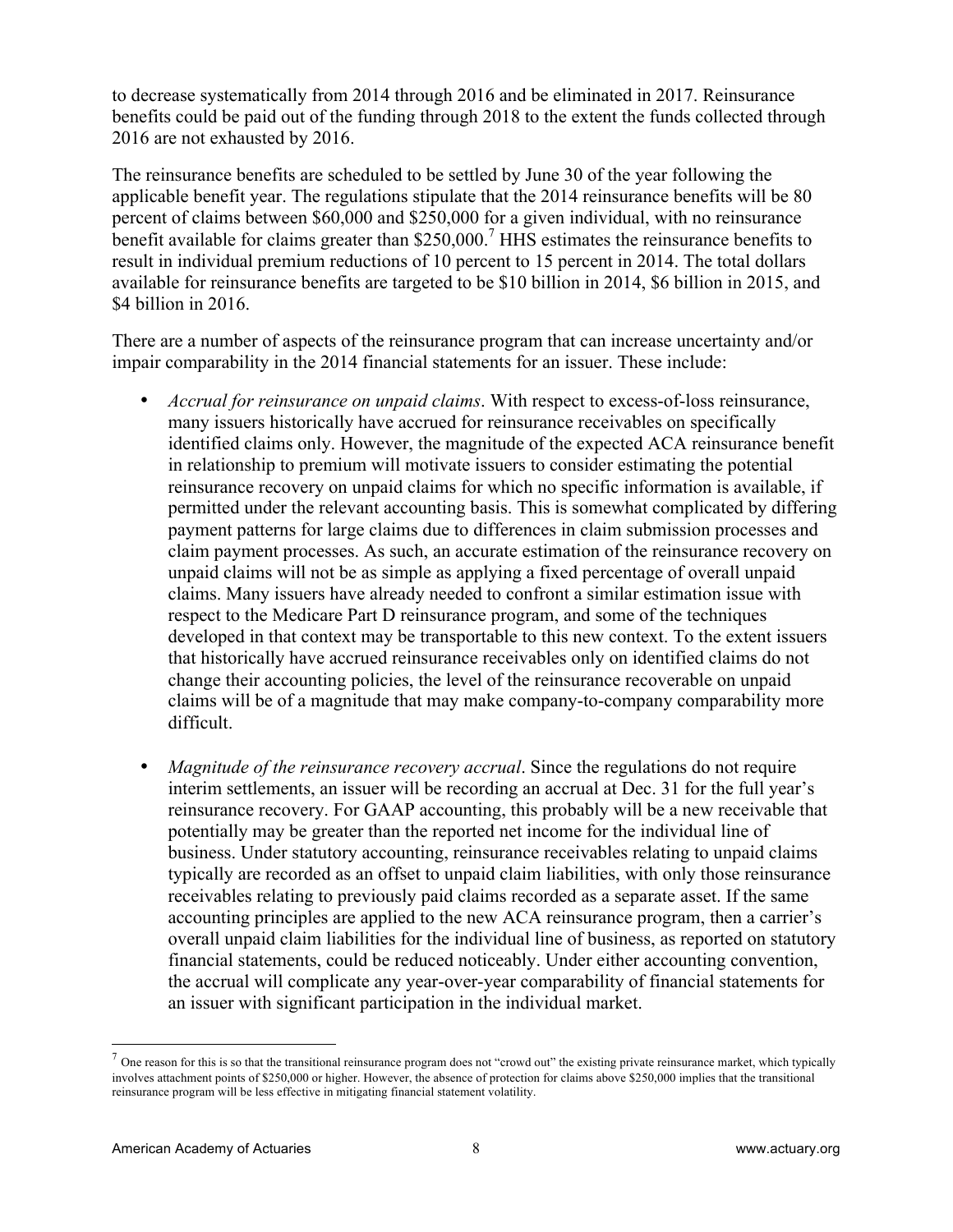- *Potential valuation allowance on reinsurance recoverable*. Since reinsurance benefits are limited to available funds in the reinsurance pool, there is potential for reinsurance benefits to be reduced due to availability of funds. The reinsurance parameters (i.e., the 80 percent coinsurance, the \$60,000 attachment point, and the \$250,000 coverage limit) were set by HHS based on its modeling of not only expected individual market large claims, but also expected lives subject to the fixed per capita reinsurance contribution. If HHS has over-estimated the number of lives that will pay the reinsurance contribution, and/or under-estimated the number of individual market large claims, then the amounts collected to fund the 2014 reinsurance program may prove to be insufficient to pay out benefits in full. As such, each issuer will need to consider whether the reinsurance program will have sufficient funding to fully pay out reinsurance benefits according to the published parameters. To the extent that an issuer believes there is a risk that payment in full will not be made, then the issuer may wish to reduce its reinsurance recoverable by a valuation allowance, reflecting its assessment of the risk that the recoverable computed according to the published program parameters will not be paid in full. There likely will be a wide variety of models at Dec. 31, 2014 regarding assumptions around any reductions in reinsurance recoveries. This will complicate the company-to-company comparability across issuers with significant participation in the individual market.
- *Potential for denied reinsurance claims*. The review process for reinsurance claims may lead to some denial of filed claims. Since this review process will not occur until after the year-end financial statements are filed, the issuer either will have to estimate a probability of claim denial or accept the possibility that future income could be impacted adversely by any claim denial. Since there is no prior history for the ACA-specific reinsurance program, any estimates of the probability of a claim denial likely will vary significantly by issuers. Some issuers may conclude that they are unable to make such an estimate.

#### *C. Risk Corridor*

The risk-corridor program was designed to provide some aggregate protection against variability for issuers in the individual and small-group markets during the period 2014 through 2016. In many cases, the risk corridor will lessen much of the potential volatility and uncertainty in ultimate earnings that may be driven by the other two premium stabilization programs discussed above. The risk-corridor program pertains only to "qualified health plans" which includes products offered via the exchanges but also could include some off-exchange products.

The risk-corridor calculation is to be performed at a plan-specific level, which is far more granular than the level used to define risk-adjustment cells. The risk-corridor mechanism calls for payments from the issuer to HHS if actual experience is more than 3 percent below a target, and payments from HHS to the issuer if actual experience is more than 3 percent above the target. The amount of the payment is 50 percent of the amount between +/-3 percent of the target and +/-8 percent of the target and 80 percent of the amount that is +/-8 percent of the target. The risk corridor is to be settled by July 31 of the year following the applicable benefit year.

The risk-corridor calculation is to be performed after considering any amounts transferred to or from the issuer as a result of the risk-adjustment or reinsurance programs. Although the riskcorridor mechanism provides protection against extreme bounds of experience, there is a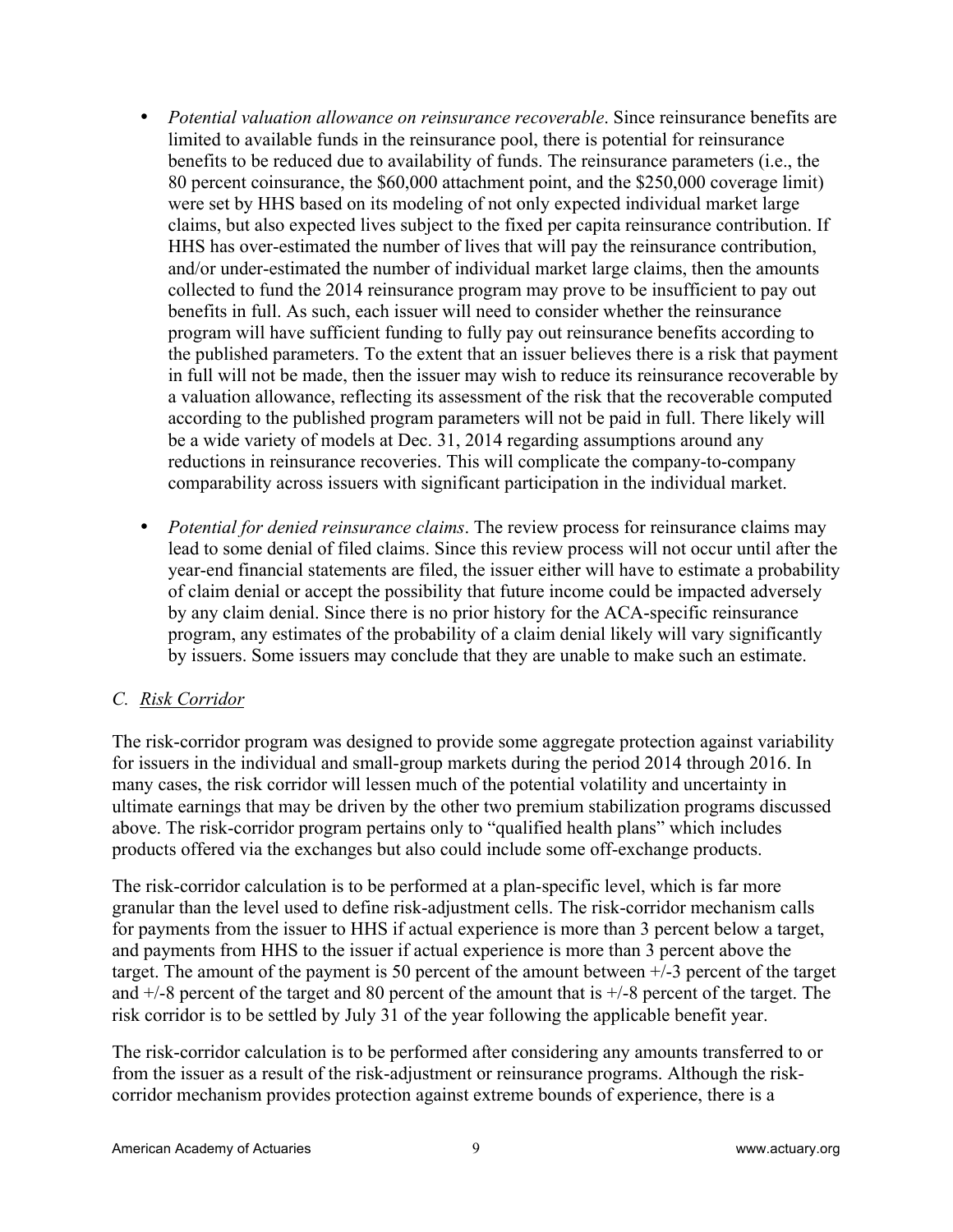substantial corridor in which all variance in experience directly affects the financial return to the company. In estimating the risk-corridor receivable or liability, it will be important that the company fully consider the expected impact of the risk-adjustment and reinsurance mechanisms. Failure to have a consistent and comprehensive model may result in large differences between projected settlements and actual settlements.

The estimation of the risk-corridor liability will be a relatively complex calculation at a finer level of granularity than the level at which most other reporting is made. However, the complexity of the risk-corridor calculation has been mitigated somewhat under an interim final rule promulgated in March 2013, which states that the claims costs used in a particular plan's risk-corridor calculation should not be specific to that plan, but instead should represent a pro rata allocation of the issuer's overall claim costs for the plan's state/market cell.

Due to the asymmetrical nature of the risk-corridor calculation, an overstatement of expense in one cell offset by an understatement of expense in another cell does not necessarily result in zero financial impact; for example, if the overstatement is in the 80 percent corridor while the understatement is in the 0 percent corridor, the financial impact would be 80 percent of the differential. In light of the use of allocated state/market results in risk-corridor calculations rather than plan-specific results, however, the likelihood that an issuer would have some plans in the 0 percent corridor and others in the 80 percent corridor becomes significantly diminished.

## *Section)II)– New)Taxes)and)Fees*

The ACA creates a number of new taxes and fees that will be levied in the future on health insurance issuers (and sometimes on sponsors of self-funded benefit plans). Two of these new expenses, in particular, may be material to issuers' financial statements in the near future—the new non-deductible excise tax assessed to issuers under ACA Section 9010 and the contributions made by issuers (and also self-funded benefit plan sponsors) to fund the reinsurance benefits discussed in Section I.B above.

#### *A. Health Insurance Providers Fee*

Under the ACA, starting in 2014, any company that writes certain types of health insurance on U.S. risks will be subject to a new excise tax, which is referred to in proposed regulations as the HIP fee.

The HIP fee will be assessed on an annual basis, with the first payment due by Sept. 30, 2014. Companies active in the health insurance market will receive a bill from the federal government based on market share as measured using the previous year's amount of premiums in eligible lines of business. However, there are a few adjustments to premiums in the HIP fee calculation, and the most notable is that a company not subject to federal income tax only counts one-half of its premiums in the calculation. Under the proposed regulations, eligible lines of business appear to include insured major medical, dental/vision, Medicare Advantage, Medicare Part D, and Medicaid. It excludes stop-loss, self-funded products, Medicare Supplement, disability, longterm care, specified disease, and accident products. The statute specifies the total amounts to be collected from the industry in each year, starting with \$8.0 billion for 2014, increasing to \$11.3 billion for both 2015 and 2016, and then increasing again beyond 2016. Federal regulators will use premium reporting from the prior year to issue a set of bills to companies that sum exactly to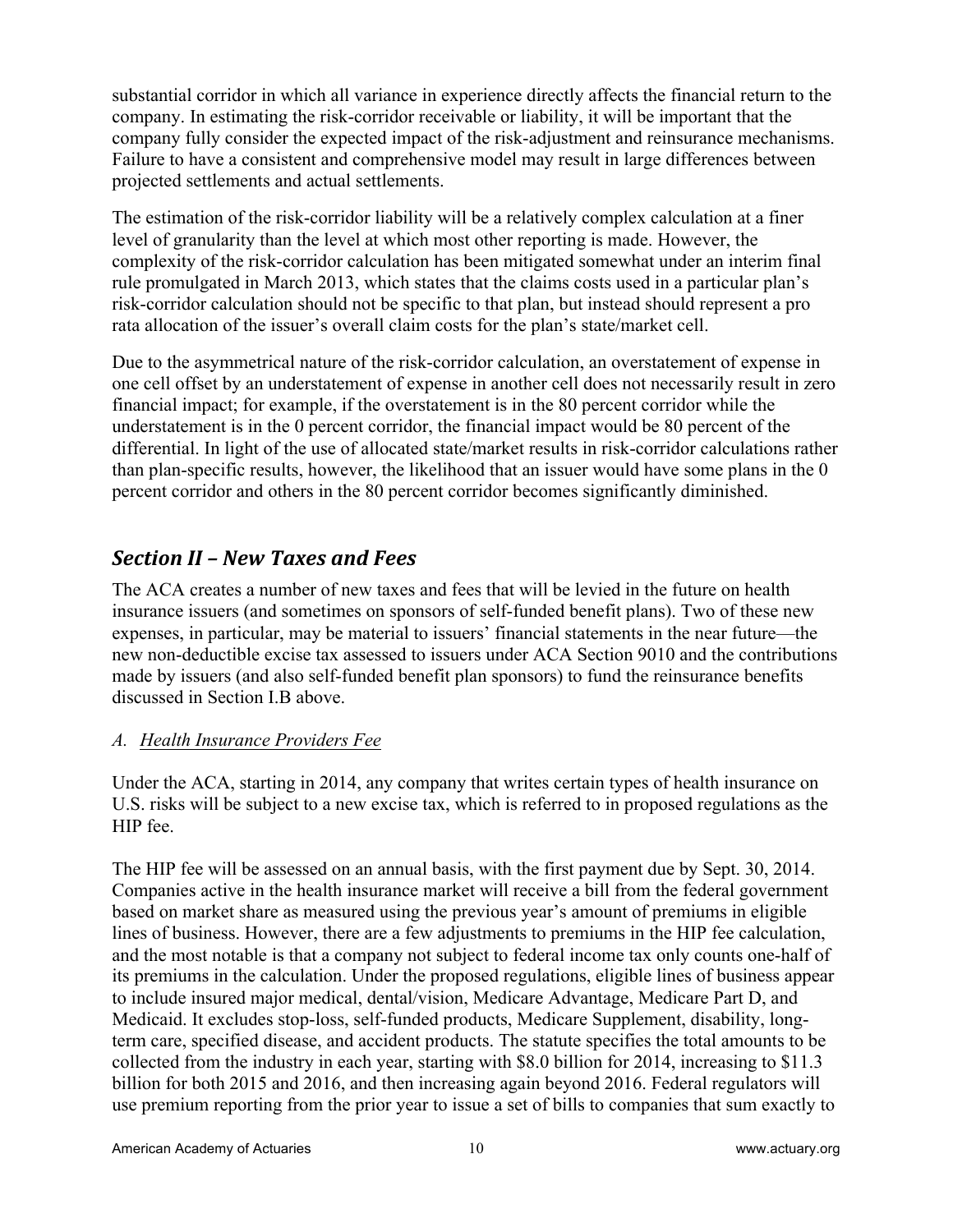the statutory level of fees to be collected from the industry. In this regard, the HIP fee assessment mechanism has strong similarities to mechanisms that exist today in some states (e.g., Texas, Illinois) for the assessment of fees to fund state high-risk pools—an aggregate dollar amount established by regulators is apportioned to issuers in proportion to prior year premium market share.

In situations in which premium market share information for 2013 is used to determine the amount of an assessment that an issuer will be required to pay in 2014, normal practice under both GAAP (see AICPA SOP 97-3) and statutory accounting is for the issuer to accrue its estimate of the assessment due in 2014 as a liability in its year-end 2013 financial statements. However, in the case of the HIP fee, a different treatment has been adopted for both GAAP and statutory accounting. Under the GAAP treatment (see FASB ASU 2011-06), the issuer would recognize the liability for the first time on Jan. 1, 2014, at which point it would recognize its estimate of the full year's expected liability and simultaneously recognize an offsetting intangible asset. Over the course of 2014, the asset established at the beginning of the year would be amortized away, leading (assuming the accuracy of the original liability estimate) to ratable recognition in GAAP expense throughout 2014 of the HIP fee payable in 2014. In 2012, the NAIC adopted a statutory accounting treatment for 2013 that, if extended into 2014, would produce largely the same results as GAAP, with the added nuance that the intangible asset would be non-admitted. This implies that the issuer's statutory surplus in its first quarter 2014 statutory financial statements would be reduced by the issuer's estimate of the full year's HIP fee. However, as of this writing, the 2014 statutory accounting treatment remains under discussion. A proposal recently exposed for public comment by the NAIC would involve recognition of five years' worth of HIP fee payments (2014-2018) as expense over the course of four years' statutory financial statements (2014-2017), creating significant GAAP-Statutory Accounting Principles (SAP) differences in 2014-2016 followed by smaller GAAP-SAP differences in 2017 and beyond.

A discussion of how the HIP fee may influence premium pricing is necessary to understand the financial reporting implications.

The evolving industry practice has been to include the HIP fee in pricing for products sold or renewed in February 2013 and later, with the amount included being level over the 12-month contract period and reflective of the proportion of the policy period that intersects 2014. Under this approach, the amount to be included in monthly premiums for a 12-month contract issued in June 2013 would be five-twelfths of the amount to be included in monthly premiums for a 12 month contract issued in January 2014, since only five-twelfths of the coverage under the June 2013 contract lies within 2014. Some states allow this approach; others prefer an approach in which the HIP fee should not be included in premiums until 2014. Another potential approach is to dispense with level premiums over the 12-month policy period, and instead charge one premium for the portion of the policy year in 2013 and a higher premium, inclusive of a provision for the HIP fee, for the portion in 2014. However, there may be regulatory hurdles to such an approach. Further, it also could raise accounting issues: should revenue recognition be levelized over the policy year even if premiums will be charged in a non-level fashion?

With this as background, the existence of the HIP fee raises a number of issues regarding issuers' financial statements and metrics used by financial analysts: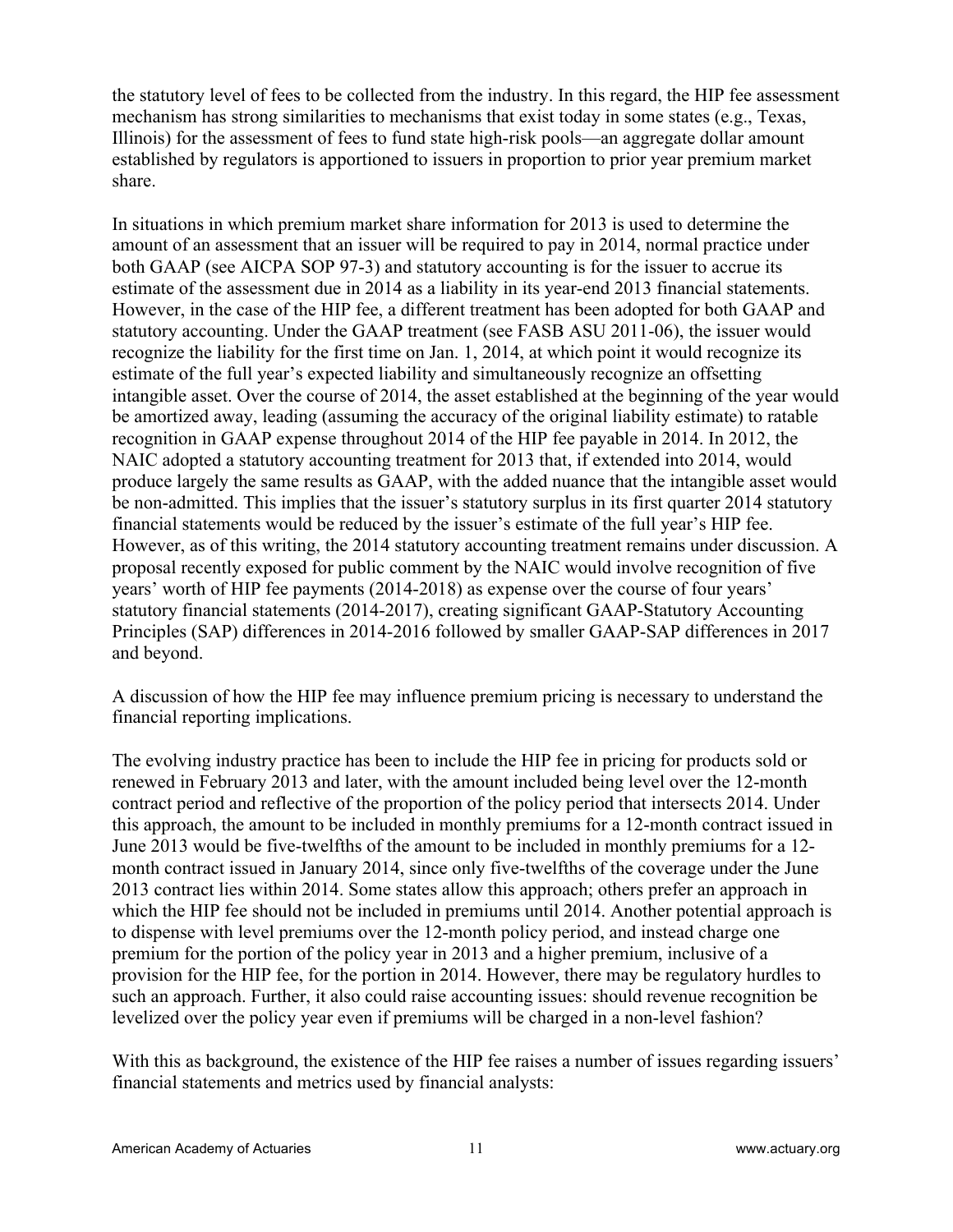- *Expense estimation risk*. Issuers' interim financial statements, particularly in 2014, could materially misestimate the HIP fee amount. By the time March 31, 2014, financial statements are prepared, an issuer will know its own 2013 premiums and may be able to derive some reasonable estimate of industry wide 2013 premiums (e.g., by subscribing to data sources that compile issuers' year-end statutory financial statements) in order to develop its estimate of what portion it will need to bear of the total \$8 billion fee. This industry level estimation is made more challenging by 1) the need to identify those companies that are allowed to discount the amount of premium included in the calculation, and 2) that existing public financial statements may not delineate between premiums subject to the HIP fee and those premiums not subject to the fee. As such, with no prior year calculation to serve as a guide, there will be some uncertainty in even the most sophisticated issuer's estimate. That uncertainty could manifest itself during, for example, the third quarter 2014 via a need to recognize more, or less, year-to-date HIP fee expense after the HIP fee bills have been issued and the actual full year exposure is known. As opposed to many of the other issues discussed in this paper, however, the HIP fee does not raise concerns about inter-year estimation risk, only intra-year estimation risk.
- *Earnings emergence implications of revenue/expense mismatch*. To the extent that the issuer does collect premiums in 2013 that are intended to prefund the HIP fee owed in 2014, the evolving accounting consensus appears to be that the issuer has no ability to defer the recognition of revenue from 2013 to 2014. To the extent that the associated expense is not being recognized until 2014, a mismatch exists so that many issuers will report material amounts of positive incremental net income in 2013 attributable to its HIP fee recoupment strategy. Potentially, that positive incremental net income in 2013 could be offset by negative incremental net income in 2014, to the extent that what the issuer collects in 2014 premiums related to the HIP fee is less than the associated 2014 outflows. As such, with respect to year-over-year earnings growth, the HIP fee creates an upward bias in 2013 and (depending on the precise details of the issuer's pricing strategy) could create a downward bias in 2014.
- *Comparability across issuers subject to different tax code provisions*. As noted above, the HIP fee is a non-deductible excise tax, and companies exempt from federal income tax receive preferential status in the calculation of the HIP fee owed. These differences related to tax status lead to differences in the impact of the HIP fee on the issuer's financial statement and metrics derived from there.

To demonstrate this, below is a simple, hypothetical example involving three issuers: one exempt from federal income tax, a second that pays federal income taxes at the alternative minimum corporate rate of 20 percent (e.g., a Blue Cross Blue Shield organization benefiting from the special deduction found in Section 833(b) of the Internal Revenue Code), and a third that pays federal income taxes at the normal corporate rate of 35 percent. In the example, we presume that in absence of the HIP fee, each of the three issuers would have written \$10,000 of premium priced to achieve an after-tax profit margin of 4.0 percent. We then assume that each dollar of premiums included in the market share calculation generates one-and-a-half cents of HIP fee liability for the issuer, and that each issuer will raise premiums as necessary to maintain the same amount of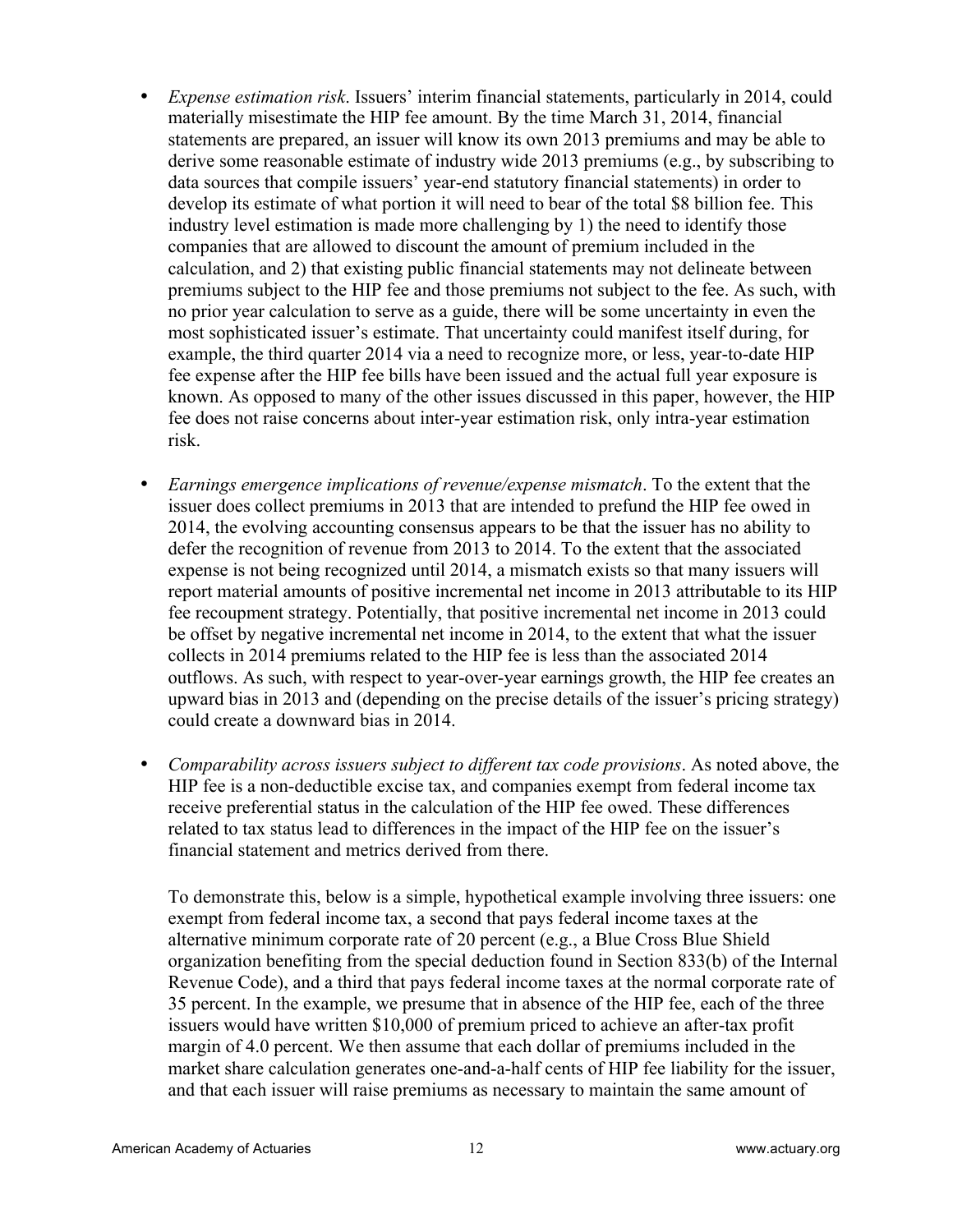| expected after-tax profits after the introduction of the HIP fee as it would have had before |  |  |  |  |
|----------------------------------------------------------------------------------------------|--|--|--|--|
| the fee's introduction.                                                                      |  |  |  |  |

|                                       |           | Issuer's Income Tax Rate |        |  |  |
|---------------------------------------|-----------|--------------------------|--------|--|--|
|                                       | 0%        | 20%                      | 35%    |  |  |
|                                       |           |                          |        |  |  |
| Premiums before HIP Fee recoupment    | 10,000    | 10,000                   | 10,000 |  |  |
| Premiums for HIP Fee recoupment       | 75        | 188                      | 231    |  |  |
| Total premiums                        | 10,075    | 10,188                   | 10,231 |  |  |
|                                       |           |                          |        |  |  |
| Claims                                | 8,350     | 8,250                    | 8,250  |  |  |
| <b>Expenses excluding HIP Fee</b>     | 1,250     | 1,250                    | 1,135  |  |  |
| <b>Health Insurance Providers Fee</b> | 75        | 150                      | 150    |  |  |
| Operating Income                      | 400       | 538                      | 696    |  |  |
|                                       |           |                          |        |  |  |
| Taxable Income                        | <b>NA</b> | 688                      | 846    |  |  |
| <b>Federal Income Tax</b>             | <b>NA</b> | 138                      | 296    |  |  |
| Net Income                            | 400       | 400                      | 400    |  |  |
|                                       |           |                          |        |  |  |
| MBR before HIP Fee recoupment         | 83.5%     | 82.5%                    | 82.5%  |  |  |
| MBR after HIP Fee recoupment          | 82.9%     | 81.0%                    | 80.6%  |  |  |
|                                       |           |                          |        |  |  |
| <b>Effective Tax Rate</b>             | <b>NA</b> | 25.6%                    | 42.5%  |  |  |

Key observations from this example include the following:

- o The required increment to premiums, expressed as a percentage of what the premiums otherwise would have been, varies from 0.75 percent for the taxexempt issuer to 2.31 percent for the issuer taxed at 35 percent. These differences reflect two issues: first, the tax-exempt issuer's lower level of HIP fee per dollar of premium written, by statute, and second, the taxable issuers' need to gross up the HIP fee by the applicable income tax rate for the issuer to remain whole on an after-tax basis, due to the HIP fee having been defined as a non-deductible excise tax.
- o The recoupment of the HIP fee in premiums leads to a decrease in the pure ratio of claims to premiums, which we refer to as the MBR. $\textsuperscript{8}$  Moreover, the magnitude of that decrease is more significant the higher the issuer's income tax rate.
- o The ratio of income taxes to operating income, which in the table is referred to as the effective tax rate, materially exceeds the statutory tax rate. This is attributed to the fact that the issuer now has a non-deductible expense, namely the HIP fee, that is significant in relation to operating income.
- *Customer rebate implications of revenue/expense mismatch*. The example above did not consider the rebates owed by issuers to their customers under the ACA in situations in which a federally defined medical loss ratio (MLR) exceeds a given threshold.

<sup>&</sup>lt;sup>8</sup> We use the term MBR to distinguish this metric from the medical loss ratio (MLR) defined in federal regulation for purpose of calculating customer rebates, which we discuss below.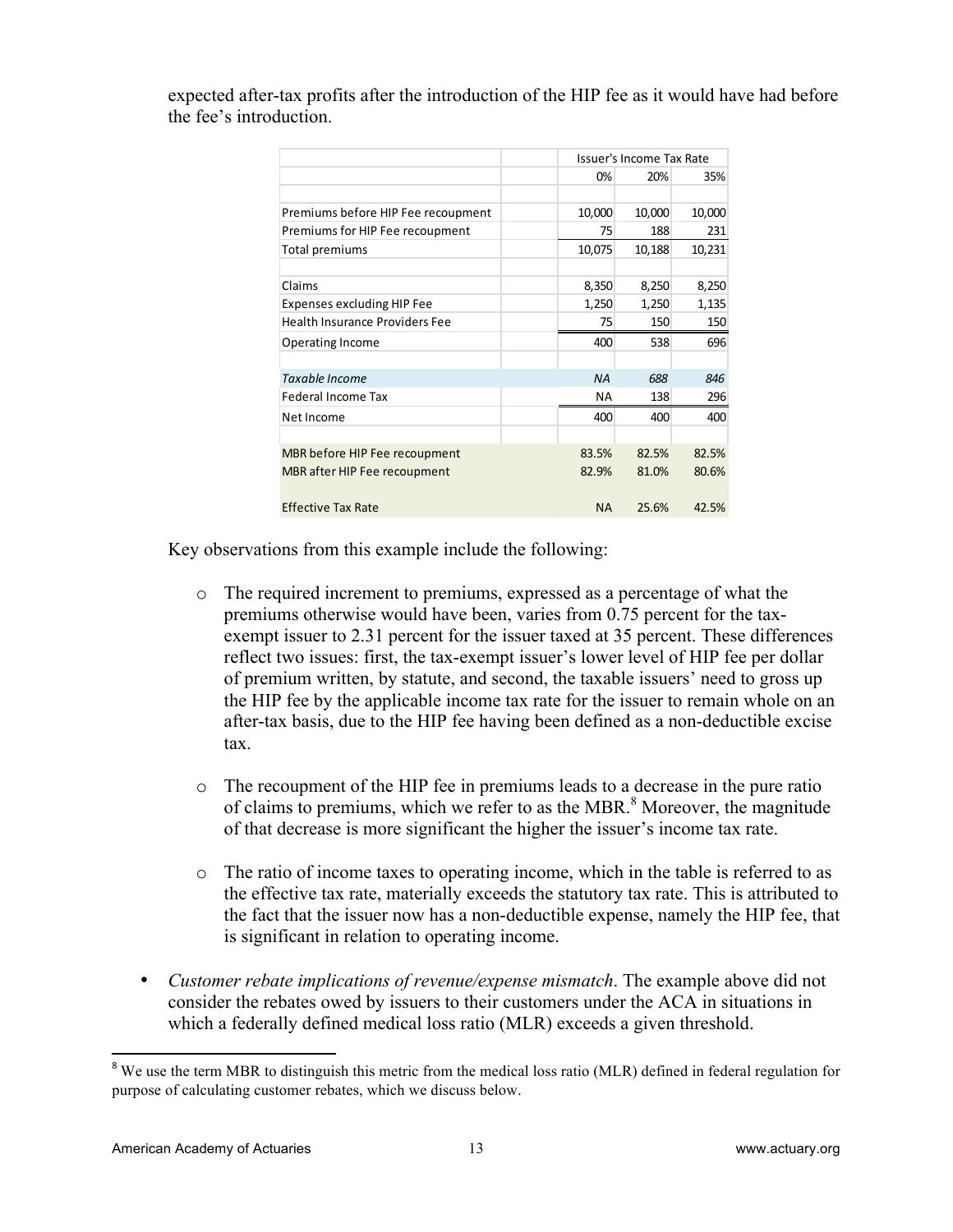Federal taxes and fees are adjustments to the denominator of the ACA's MLR metric. Therefore, if the incremental premiums collected by an issuer in a given year are equal to the incremental HIP fee expense and associated incremental federal income taxes recognized by that issuer in that year's federal MLR reporting, then there is no net impact on the MLR or on the denominator and, hence, no net impact on rebates. However, if incremental premiums for a year exceed that year's incremental recognized tax expense, which is likely to occur in 2013, then the net effect is to increase the denominator, decrease the MLR, and potentially increase rebates to customers. Conversely, if incremental premiums for a year are less than the year's incremental recognized tax expense, which could occur for some issuers in 2014, then the net effect is to decrease the denominator, increase the MLR, and potentially decrease rebates to customers. As a result, the impact of customer rebates could lessen the swing in earnings from 2013 to 2014 as discussed earlier.

As discussed above, it is possible that statutory accounting may evolve in such a way that the amount of the HIP fee expense recognized in the statutory income statement in a given year differs materially from the amount of fee expense paid in that year. The implications that this might have on federal MLR reporting are unclear.

#### *B. Reinsurance Contribution*

As discussed in Section I.B, the ACA creates a transitional program providing reinsurance benefits to issuers operating in the individual market. These benefits will be funded by assessments charged to health insurance issuers operating in the group or individual markets and to sponsors of self-funded health plans. This payment was named the "reinsurance contribution" in federal regulation, although the terms "reinsurance fee" and "reinsurance assessment" also have been used. As contrasted with the HIP fee discussed above, regulations implementing the reinsurance contributions have already been finalized.

The reinsurance contribution will be assessed on an annual basis for calendar years 2014 through 2016 only. Federal regulators will announce the national reinsurance contribution rate, expressed in per-member-per-month (PMPM) terms, in advance of the applicable calendar year. For 2014, it was proposed in November 2012 and confirmed in March 2013 that the national reinsurance contribution rate would be \$5.25 PMPM. In addition to the national reinsurance contribution rate, states have the ability to charge their own supplemental contribution rate to insured residents of that state to fund additional reinsurance benefits for the individual market in that state beyond the benefits funded by the national reinsurance contributions. The authors are not aware of any state that, for 2014, will exercise the option to charge a supplemental reinsurance contribution.

The regulations state that each contributing entity (meaning a health insurance issuer or selffunded plan sponsor) will submit membership data spanning only the first nine months of the calendar year to federal regulators in November. Most observers think that the entity's reinsurance contribution liability for the calendar year will be determined by taking the submitted membership data, annualizing it (e.g., multiplying the member months for the first nine months of the year by a factor of twelve-ninths), and multiplying by the announced PMPM contribution rate. Via this process, bills will be sent to entities in December, and the sum of those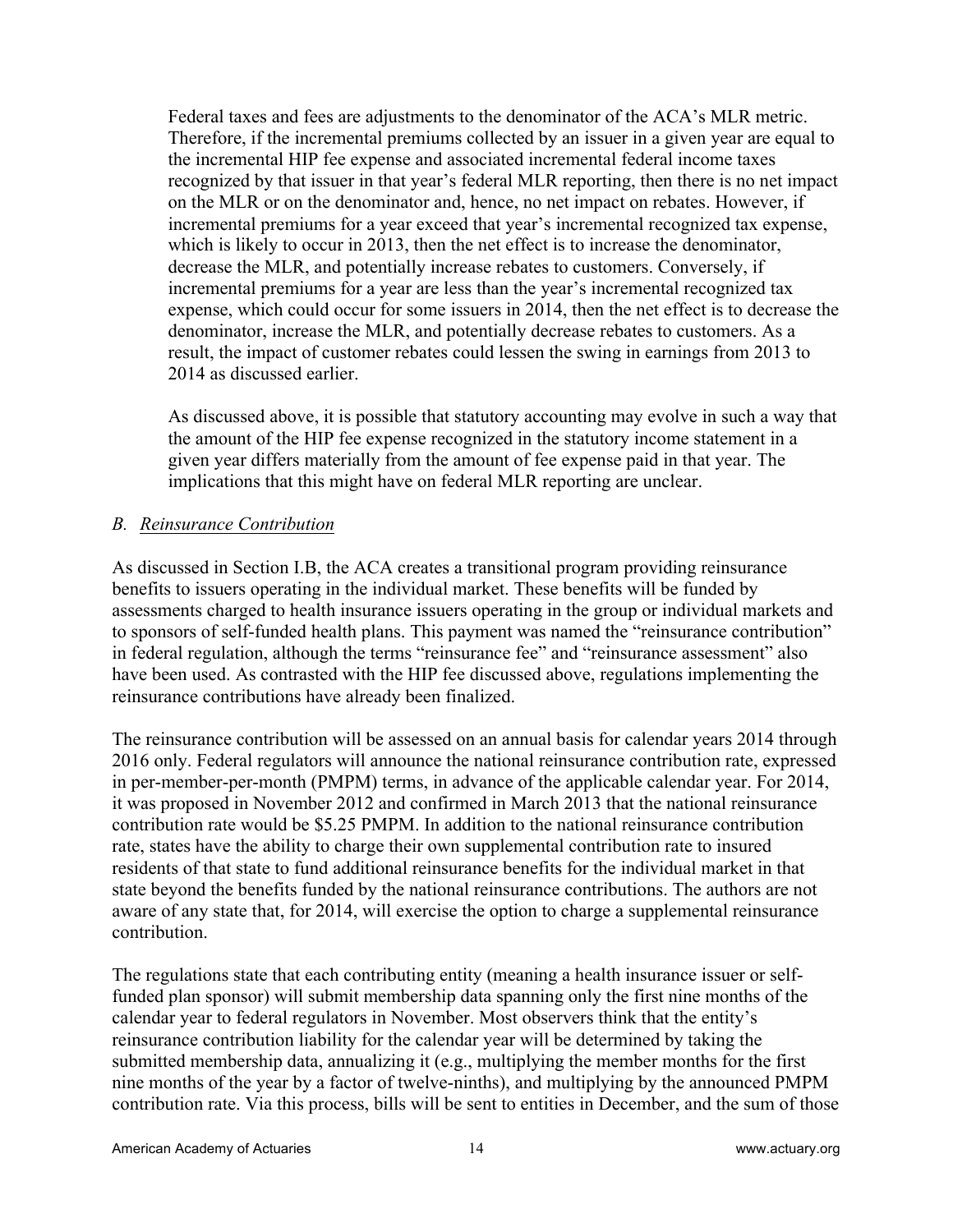bills generally will be unequal to the statutory funding target for aggregate reinsurance contributions (\$12 billion in 2014, \$8 billion in 2015, and \$5 billion in 2016). This reflects the reality that actual industry-wide enrollment will not match the industry-wide enrollment assumption used previously to set the PMPM contribution rate. A different interpretation could be that the regulators will use the enrollment data submitted in November to retroactively change the contribution rate for that year, thus producing a set of bills in December that exactly matches the statutory funding target.<sup>9</sup>

As discussed above with the HIP fee, health insurance issuers are expected to attempt to recoup the reinsurance contribution by incorporating it into the pricing of those products whose enrollees are subject to the assessment. The magnitude of the issuer's 2014 reinsurance liability will be based on its membership over the period January 2014 through September 2014. This will be the same for future years (in particular, note that membership figures from the fourth quarter are never used). As such, the issues surrounding the inclusion of the reinsurance contribution in pricing for products sold or renewed in February 2013 and later are similar to issues discussed above involving the HIP fee.

There are three key differences, however, between the reinsurance contribution and the HIP fee. First, there is in some sense a more exact and direct relationship between the reinsurance contribution and a particular enrollee than between the HIP fee and that enrollee. Earlier, we analogized the HIP fee to existing state high-risk pool assessments. Continuing that analogy, the reinsurance contribution can be viewed as being conceptually similar to existing state premium taxes, albeit calculated on a per capita rather than percent-of-premium basis. This difference could influence the attitudes of issuers and regulators, with respect to recoupment strategies and associated messaging. Second, there is far greater transparency available with respect to the magnitude of the reinsurance contribution. As already noted, regulators have stated that the 2014 rate will be \$5.25 PMPM. Third, the reinsurance contribution is tax-deductible, so considerations related to the issuer's tax status are not relevant in this context, as contrasted with the HIP fee situation described above.

With this as background, the existence of the reinsurance contribution raises some of the same issues discussed above for the HIP fee, as well as some issues, regarding issuers' financial statements and metrics used by financial analysts:

• *Expense estimation risk*. As discussed above, the most common interpretation of the final regulation is that each year's national reinsurance contribution rate is fixed in advance, and the total amount of funding generated by that rate may end up differing from the statutory funding target. As such, then from an issuer standpoint, expense estimation risk relating to the reinsurance contribution is unlikely to be significant. However, if the final regulation is modified to allow an alternative interpretation, namely that regulators will reset the national contribution rate in December after the enrollment reports come in, then issuers will be exposed to estimation risk in their fourth quarter financial statements with respect to amounts recognized in the previous three quarters.

<sup>!!!!!!!!!!!!!!!!!!!!!!!!!!!!!!!!!!!!!!!!!!!!!!!!!!!!!!!!!!!!</sup>  $9^9$  See comments submitted in Dec. 2012 by the ERISA Industry Committee, available at http://www.eric.org/uploads/doc/health/ERIC%20Comment%20Letter%20on%20Transition%20Reinsurance%20Fee.pdf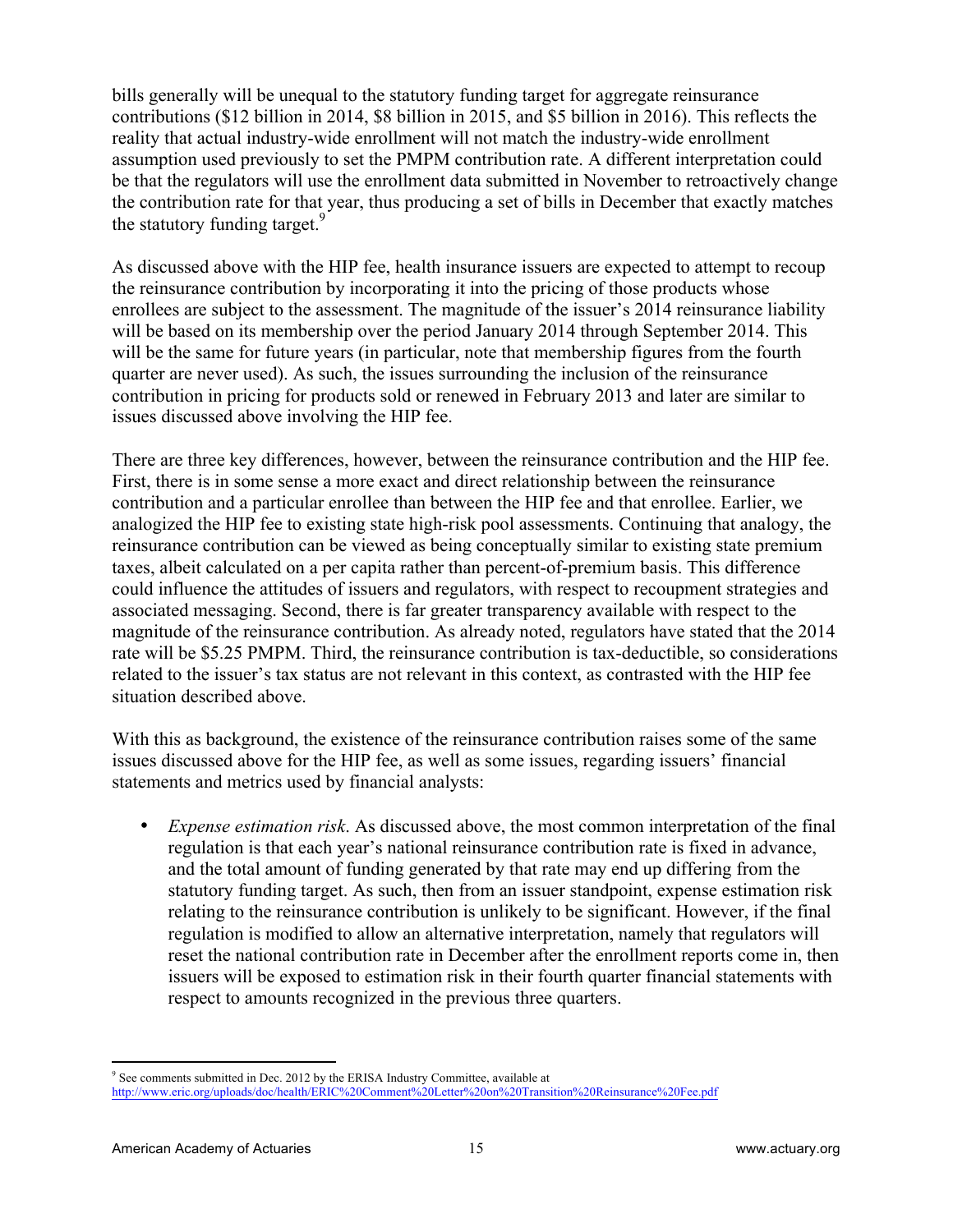- *Earnings emergence implications of revenue/expense mismatch*. Assume for the moment that the national reinsurance contribution rate is \$5.25 PMPM for 2014 and \$3.50 PMPM for 2015. Assume also that the issuer remains committed to level premiums across the policy year, and recoups in those level premiums the following amounts for the reinsurance contribution: \$5.25 PMPM for customers whose policy year starts in January 2014; \$3.50 PMPM for customers whose policy year starts in January 2015; steadily declining amounts between \$5.25 PMPM and \$3.50 PMPM for customers whose policy year starts between February 2014 and December 2014; and steadily increasing amounts between zero and \$5.25 PMPM for customers whose policy year starts between February 2013 and December 2013. The total amount collected by the issuer should equal its aggregate reinsurance contribution expense (excluding, for simplicity, issues such as lapses and incremental premium taxes). If looking at 2014 in isolation, however, the issuer is paying out \$5.25 PMPM for every member, but collecting less than \$5.25 PMPM for every member except those whose policy year started in January 2014. Therefore, this issuer can be expected to have negative 2014 earnings associated with the reinsurance contribution, offset by positive earnings in 2013 and in years beyond 2014. As such, the earnings emergence timing issues associated with the reinsurance contribution are similar to those discussed above for the HIP fee.
- *Comparability across issuers subject to different tax code provisions*. This issue is not relevant to the reinsurance contribution, unlike the HIP fee. For all issuers, however, note that efforts to recoup the reinsurance contribution via premiums will cause a decrease in the MBR, similar to what was shown above in the numerical example for the HIP fee.
- *Customer rebate implications of revenue/expense mismatch*. This issue is largely the same for the reinsurance contribution as it is for the HIP fee. Under the final regulations, similar to the HIP fee, the issuer's payment of reinsurance contributions is a negative adjustment to the denominator (this was a change from the proposed regulations, in which the issuer's payment of reinsurance contributions would have been a positive adjustment to the MLR numerator, rather than a negative adjustment to the MLR denominator $10$ .
- *Cash flow timing*. Under the regulations, issuers will receive the annual reinsurance contribution in mid-December and will have 30 days to pay the bill. This proposed timing gives the issuer discretion over whether the cash payment of the reinsurance contribution will occur in the same year as the expense is recognized in the issuer's income statement or in the subsequent year. As such, the relationship between an issuer's cash flow from operations and its operating earnings for the calendar year could be impacted materially by whether the issuer chooses to pay the reinsurance contribution bill in December or in January.
- *Administration of self-funded business*. Self-funded plan sponsors also are liable for reinsurance contributions. To the extent that those plan sponsors employ health insurance

 $10$  The Academy's Medical Loss Ratio Subgroup submitted a comment letter to HHS, advocating for the change that was ultimately adopted, wherein reinsurance contributions would be treated as regulatory fees subtracted from the MLR denominator. See http://www.actuary.org/files/Acad\_comments\_MLR\_123112.pdf.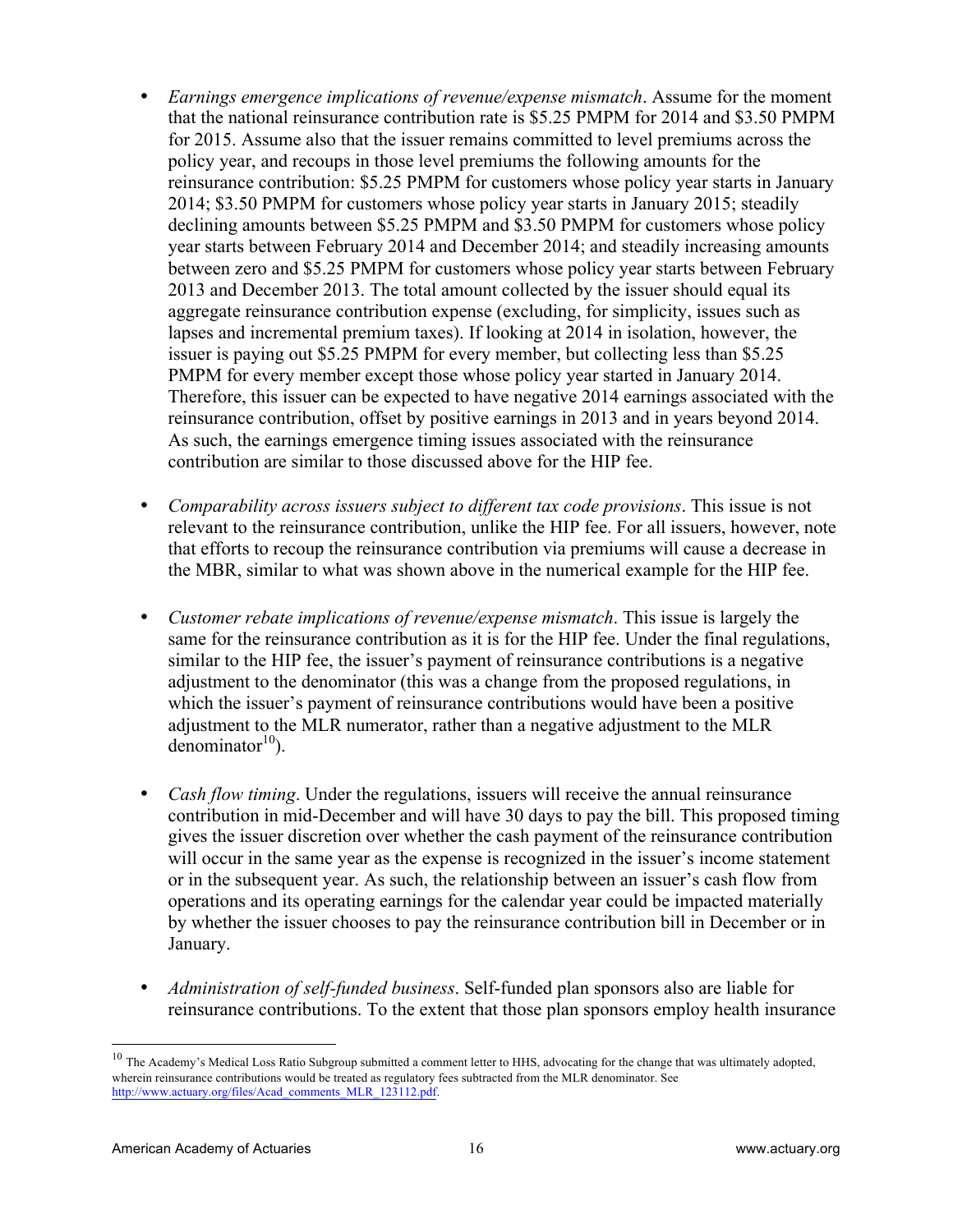issuers as benefit administrators, a sponsor may ask an issuer to get involved in the process of remitting the sponsor's reinsurance contribution to regulators. However, in this situation, an issuer would not recognize any income statement items related to serving as a payment conduit for its self-funded customers. If a self-funded customer wished to prefund its reinsurance contribution liability by making monthly estimated payments to the issuer, rather than waiting to pay the annual bill in one lump sum, then the issuer's balance sheet could be grossed up (i.e., an asset for funds held on deposit with an equal and offsetting liability).

#### *C. Other New Fees*

In addition to the HIP fee and the reinsurance contributions, there are other new ACA-related taxes and fees that will apply to health insurance issuers in the near future. Each of these fees are mentioned below for completeness, although in general they do not generate as many significant issues from a financial reporting perspective as the two items previously discussed at length.

- The *Patient Centered Outcomes Research Institute (PCORI) fee* is a per-member federal tax that applies to plan years ending between Oct. 1, 2012, and Sept. 30, 2019. The magnitude of the PCORI fee is very small—\$1 PMPY for the first plan year, and \$2 PMPY for the second, with successive increases commensurate with inflation.
- The *risk adjustment user fee* is a per-member fee that will apply to issuers of plans to which the ACA risk-adjustment program applies. It is intended to fund the administrative costs of the risk-adjustment program. The magnitude of this is also small—for 2014, the fee has been set at \$0.96 PMPY.
- The *federally facilitated exchange (FFE) user fee* will apply to issuers of plans offered through a federally facilitated exchange. Similar fees may apply to issuers of plans offered through state-operated exchanges. For 2014, the FFE user fee has been set at 3.5 percent of premium, which may make it the largest in magnitude of the various ACArelated taxes and fees. A recently proposed regulation on preventive services created conditions under which an issuer may be entitled to credits against its FFE user fees.<sup>11</sup>

Recent regulations have clarified that, from a pricing standpoint, the FFE user fee needs to be pooled across the issuer's exchange and off-exchange business, even though the expense itself is incurred only with respect to exchange premiums. As such, while an issuer faces little estimation risk with respect to the FFE user fee expense itself (apart from the issue noted above regarding potential credits), an issuer may be exposed to estimation risk as it prices for the FFE user fee expense as it makes an assumption regarding , the mix of business on and off-exchange.

 $11$  These credits relate to situations in which the issuer (or an affiliate) administers benefits for a self-funded plan sponsor that qualifies for a religious exemption to the usual ACA requirement that contraceptive benefits be covered. In that situation, under the proposed regulations the contraceptive benefits for that sponsor's enrollees are to be covered under special insurance policies, for which the issuer cannot collect any premium but receives FFE user fee credits corresponding to the claims incurred under these policies. For further discussion of the potential MLR implications of this situation, see the Academy's MLR Regulation Work Group's comment letter to HHS, at: http://www.actuary.org/files/Academy\_letter\_on\_MLR\_and\_preventive\_coverage\_032813.pdf.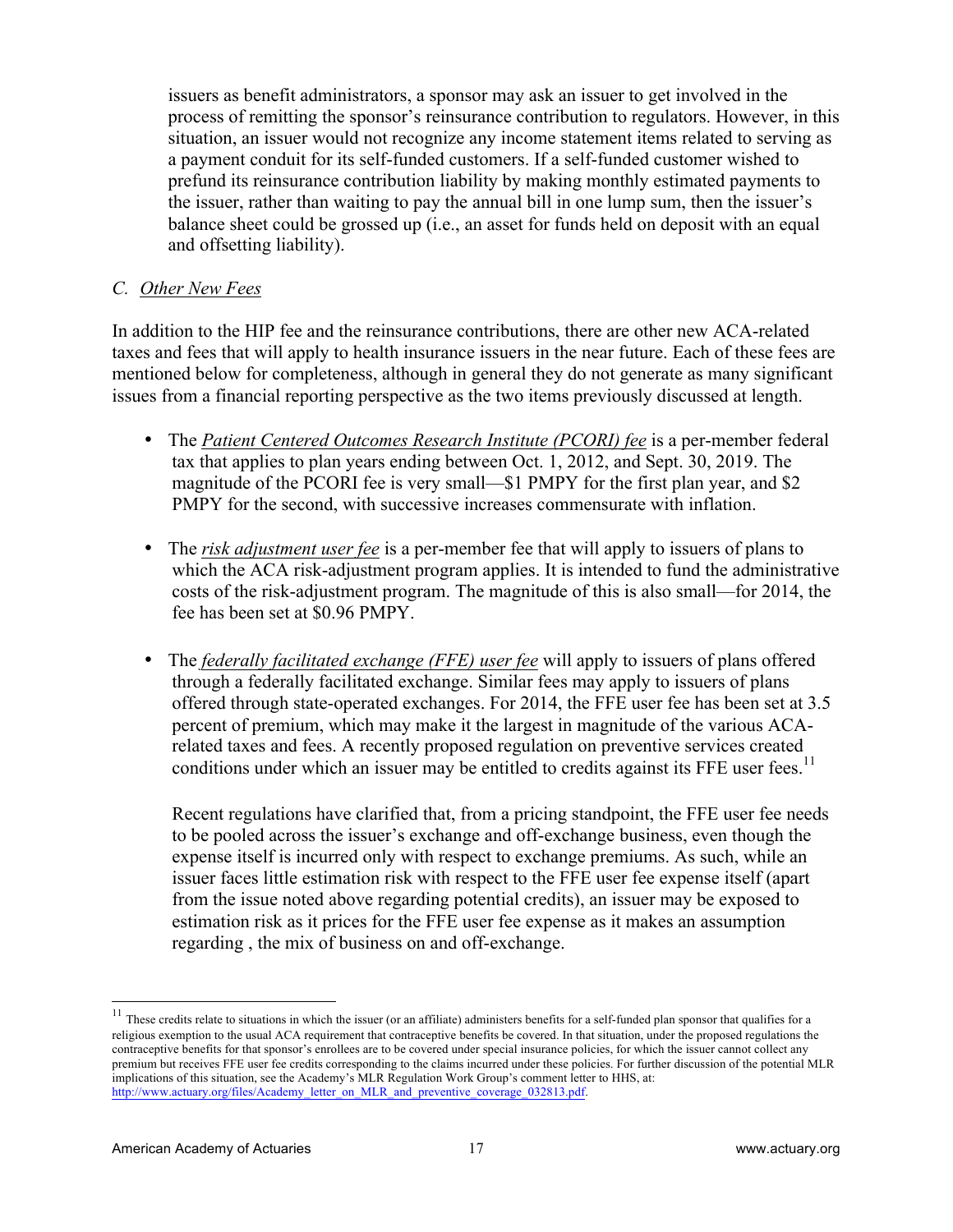## *Section)III)– Advanced)Payments)*

The ACA creates new programs under which health insurance issuers will receive from regulatory agencies advance payments that may require subsequent true-ups. Although similar situations exist today, their prevalence will increase dramatically under the ACA. Some financial reporting considerations related to these new forms of advanced payments are discussed below.

#### *A. Premium Subsidies*

The ACA creates premium subsidies in the form of tax credits, paid in advance of tax filing and paid directly to health insurance issuers whose members have income of 100 percent to 400 percent of the federal poverty level (FPL). Conceptually, this resembles the Health Coverage Tax Credit (HCTC) created under the Trade Act of 2002. However, the scope and magnitude of the ACA's new premium subsidies far exceeds that of the existing HCTC premium subsidies.

Some of the premium subsidy payments made to issuers likely will be on behalf of members who are no longer enrolled with the issuer, due to having lapsed coverage without notifying the issuer or the exchange. The availability of a 90-day grace period for these members will make it more difficult to determine if a member continues to be in force. The issuer will need to make an estimate of the portion of advanced payment tax credits it has received from the exchange for members who may no longer be in force, and establish a liability for the amount that will need to be refunded to the government.

Alternatively, depending on the timeliness with which the exchange and the government pay the issuer for the advance payment tax credits applicable to its members, a receivable for these outstanding receipts may need to be set up.

#### *B. Cost-Sharing Reduction Payments*

The ACA requires that issuers make available cost-sharing reduction (CSR) silver plan versions that have reduced cost-sharing amounts on essential health benefits for enrollees who have household income of 250 percent of FPL or less. These plans result in lower out-of-pocket costs for the eligible enrollee. The issuer is reimbursed by the federal government for the difference in cost-sharing amounts between these CSR plans and the standard silver plan. This is done via monthly estimated payments from the federal government to the issuer, with a true-up to occur each year.

If the government paid too much in estimated payments to the issuer, the issuer will need to reimburse the government for the overpayment, and vice versa. This potential mismatch between the advanced CSR payments and the annual true-up will require the issuer to set up an asset or liability to account for these differences. For known claims, this can be an exact calculation; however, the issuer may need to consider how to handle incurred but unpaid claims.

The subsidization of cost sharing under the ACA has strong similarities to the Medicare Part D low-income cost-sharing (LICS) subsidy program. Under NAIC interpretation 05-05 for statutory accounting, a health insurance issuer does not recognize any income statement items relating to the Part D LICS program. Our understanding of industry practice is that issuers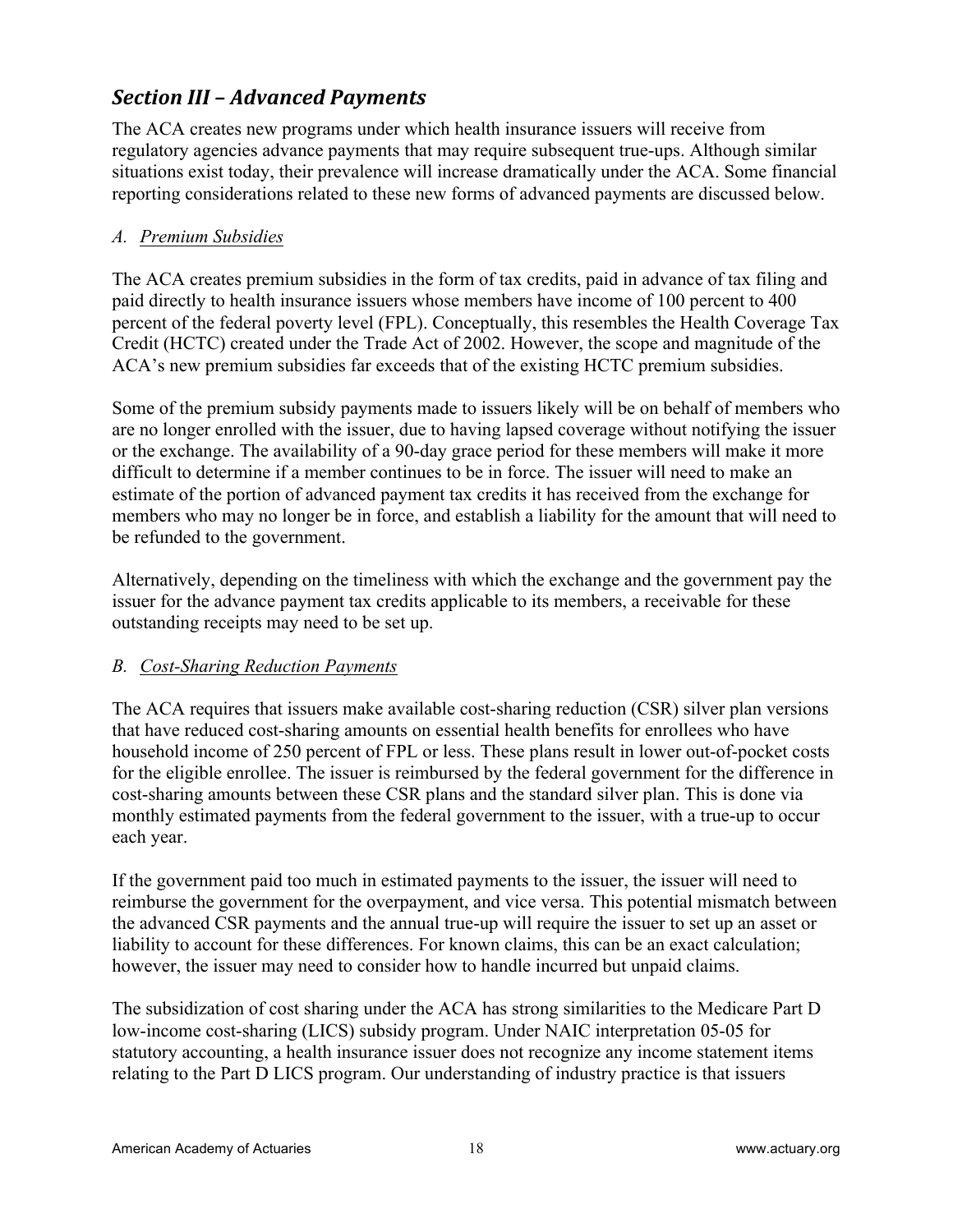typically follow the same practice in their GAAP accounting. Similar logic may apply to the ACA's CSR program.

## *Section)IV)– Existing)Actuarial)Liabilities*

Earlier sections of this white paper have focused on items that will be new to a health insurance issuer's financial statements as a result of the ACA's 2014 market reforms. In the remainder of this paper, we discuss the impact that these same market reforms are expected to have on the issuer's existing types of actuarial liabilities.

#### *A. Claim Liabilities*

Typically, health insurance issuers calculate unpaid claim liabilities by analyzing historical payment patterns for a block of business using completion factors, coupled for the most recent months with a PMPM or loss ratio approach taking into account trend, seasonality, large claims, inventory, and other operational factors. With changes from the ACA, however, this approach may be more challenging.

There will be considerable uncertainty around the morbidity level of issuers' insured members in 2014. An issuer's risk pool in a market will change with the introduction of health benefit exchanges, as a significant portion of the individual and/or small-group market likely will come from the previously uninsured population and/or from those previously enrolled in high-risk pools. For issuers active in multiple markets, shifts in membership can be expected across markets—individual, small group, large group, Medicare Advantage, and Medicaid. In light of this, issuers will need to use marketplace modeling to project the PMPM for recent months in 2014. They will not be able to rely on pre-2014 experience trended forward due to the substantial change in mix. Morbidity after Jan. 1, 2014, will be different from historical morbidity due to the change in mix of members who also may use coverage differently than past members.

Plan designs also will be changing significantly in 2014. Monitoring the mix of plans has always been a consideration in determining the claim liability, and this will become more important in 2014. The average benefit level for blocks of individual business likely will be higher in 2014 than in the past due to minimum actuarial value and essential health benefit requirements. The opposite could occur for blocks of group business, with silver plans becoming the de facto benchmark. Issuers will need to evaluate whether to combine on-exchange and off-exchange plans. They also will need to evaluate whether to combine exchange plans across metal levels, for reserving purposes, to the extent that completion factors and seasonality are expected to be materially different. Issuers will need to take into account benefit design changes and the impact that new low-income cost-sharing subsidies will have on seasonality patterns.

Increased provider risk sharing also will have an impact on claims reserves. Issuers will have to decide if they will calculate reserves separately for Accountable Care Organizations (ACOs) or combine them with commercial business. If they are combined, the PMPM membership base becomes an issue. With risk-sharing, issuers will have to determine provider incentive liabilities for amounts owed to providers under gain sharing. If claims are higher than targets, issuers will need to determine if they are going to set up a receivable from the providers or cut off claim payments. Provider solvency becomes an issue and will need to be part of the calculation.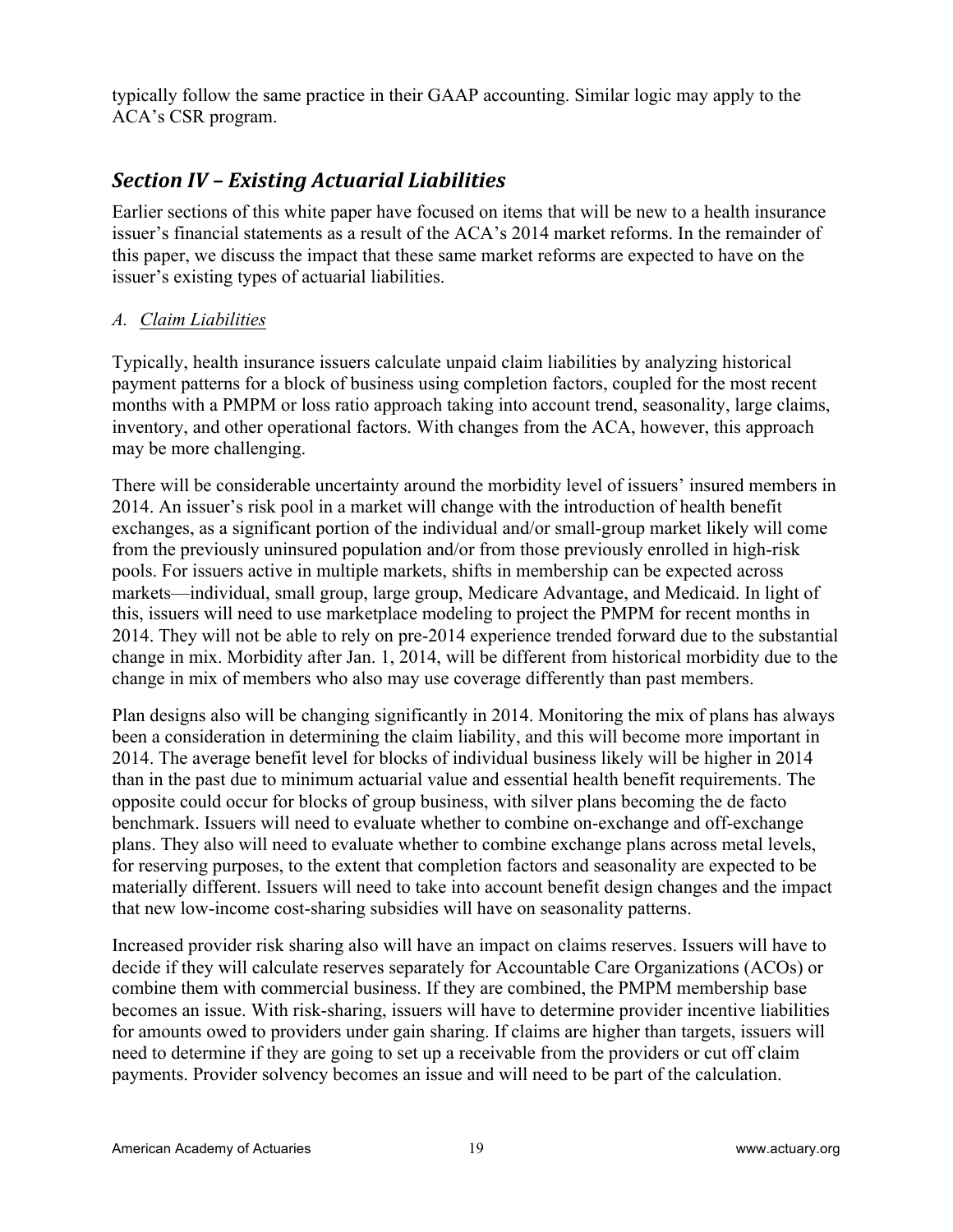Consideration will need to be given to margin/provision for adverse deviation (PAD) amounts since these liabilities are not like medical claims.

In periods during which an issuer's risk pool changes significantly (e.g., first quarter 2014), claim liability estimates are based more on pricing assumptions and judgment rather than definitive data on morbidity of new entrants. As such, it is expected that there will be greater potential for intra-year prior period reserve development (adverse and/or favorable) in periods immediately subsequent to large changes in risk pool (e.g., second quarter 2014). As the nature of risk pool stabilizes, the potential for reserve development should diminish to historically normal levels. Note that the impact of prior period reserve development on financial statements may be muted by partially offsetting entries to risk corridor and MLR rebate amounts.

Payment patterns also are likely to be impacted by claims operations. Health issuers will need to monitor claims inventories. This will be exacerbated by the implementation of ICD-10, currently slated for October 2014. This transition is expected to lead to greater volumes of pended claims and a lengthening of lag times due to coding errors and questions. This will further add to the volatility in 2014 and will prolong the transition to a new steady state in claims lag patterns.

#### *B. Contract Reserves*

Some issuers have held contract reserves (i.e., policy reserves, benefit reserves, or active life reserves) in the individual market to reflect the extent to which a portion of past premiums was designed to prefund future claims. In a few cases, this prefunding was a consequence of an issue age, rather than attained age, premium structure. More commonly, however, this prefunding went hand-in-hand with medical underwriting and renewal pricing practices, in which the issuer expected that policyholders in early policy durations would have lower medical benefit ratios than policyholders in later policy durations. This type of reserve appears to be far less relevant with respect to new policies written in 2014 and later, since medical underwriting will no longer be allowed. However, some issuers may consider holding a small contract reserve under the theory that claims will be higher in the second year for new entrants to the individual market, as those individuals become familiar with provider networks and higher-deductible plans.

For pre-2014 individual policies, issues arise about how to handle contract reserves currently being held. For GAAP, to the extent that the lock-in principle is applied, it may not be possible for issuers to update their contract reserve assumptions to reflect the fact the future expected lapse rates now differ greatly from original assumptions (e.g., as individuals move from closed blocks to new exchange products).<sup>12</sup> In that case, we would expect to see large changes in reserve balances and Deferred Acquisition Costs (DAC) balances when the excess lapses actually occur. With respect to significant lapses expected to occur on Jan. 1, 2014, the issuer may have an option whether to recognize those lapses in the Dec. 31, 2013, reserve calculation. For SAP, the lock-in principle generally is believed to not apply. Therefore, some issuers already may have been making changes to their future lapse assumptions in their 2011 and 2012 reserve calculations, reducing the potential for a large impact on reserves when the excess lapses materialize.

 $12$  Situations may exist in practice in which the issuer is not applying the lock-in principle to the GAAP contract reserves (e.g., when the SAP reserves are being continuously unlocked and the issuer wants to avoid having GAAP-SAP differences in the reserves), but the deviation from GAAP is not judged to be material to the financial statements.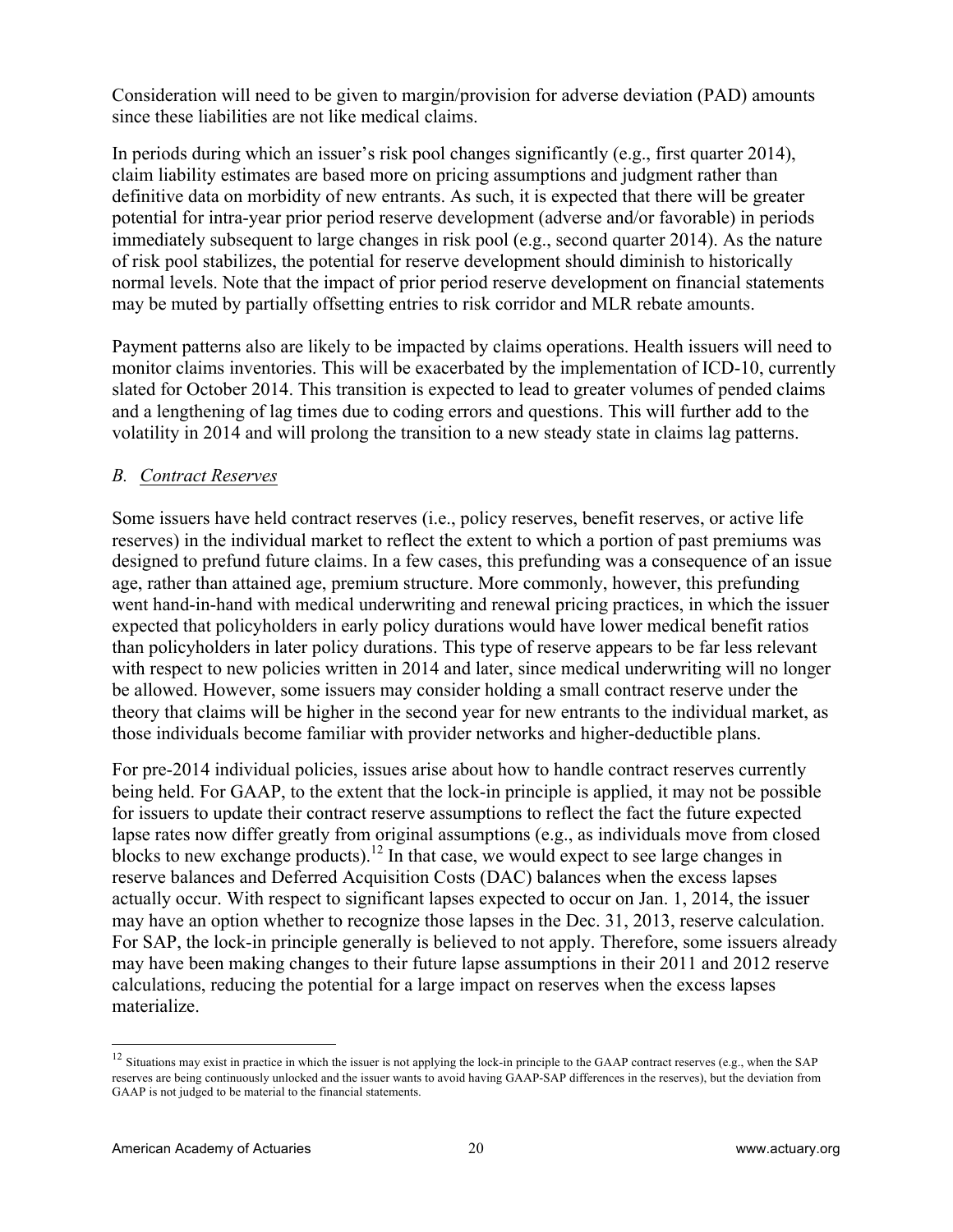Since the change in contract reserves is one piece of the MLR rebate calculation, the release of contract reserves will have an impact on the magnitude of customer rebates. However, there is some uncertainty as to whether the future release of contract reserves that accrued prior to the inception of rebate requirements in 2011 should be allowed to impact future years' MLR calculations. Similarly, some ambiguity may exist over how a change in policy reserves arising from a change in methodology or from the unlocking of previous assumptions should be handled within the MLR calculation.

#### *C. Due and Unpaid Premium Asset*

As mentioned in Sections I.A and III.A, under the ACA, exchange members receiving premium subsidies will have a 90-day premium grace period, rather than the 30-day grace period used today. This will introduce a need for issuers to rethink their existing approach for estimating the due and unpaid premium asset.

#### *D. Premium Deficiency Reserves*

An issuer records a premium deficiency reserve (PDR) when it projects that future premiums for a block of business will be insufficient to cover, over some timeframe, future claims plus future expenses that are attributable directly to the block of business, or represent overhead allocated to the block that cannot be covered by profits from other blocks of business. In essence, a PDR leads to an acceleration of some expected future losses into the present.

Some of the issues discussed earlier in this paper can affect an issuer's PDR calculations. For example, if an issuer has over-estimated its risk adjustment receivable, then it also may have over-estimated future risk-adjusted premium revenues. As such, it may have under-estimated future period losses and the currently required PDR.

One of the main inputs into a PDR calculation involves the timing and magnitude of future rate increases. ASOP 42 implies that the rate increase assumptions used in a PDR calculation should take into account the issuer's expectations, in light of market conditions and regulatory restrictions. As such, a PDR model that assumes rates will increase by 15 percent in six months' time is appropriate only to the extent not only that management proposes such an increase, but also that the increase will not encounter any regulatory impediments. As such, with enhanced levels of rate review under the ACA, considering the likelihood of regulatory approval becomes even more important when evaluating appropriate rate increase assumptions for PDR calculation purposes. Viewed differently, the likelihood that the issuer's PDR estimate will, with hindsight, prove to have been "wrong" is now heightened by the additional uncertainty, attributable to the enhanced rate review process, regarding whether the magnitude and timing of actual future rate increases will match the assumptions made in the PDR model.

Another principal consideration in PDR calculations is the level of granularity at which the issuer's business is grouped into blocks for PDR testing purposes. Practice varies among issuers in this regard, as different issuers take different interpretations of the "marketed, measured and serviced" language found in the accounting literature. Conceivably, changes in the health insurance marketplace beginning in 2014 could lead to changes in how issuers define their